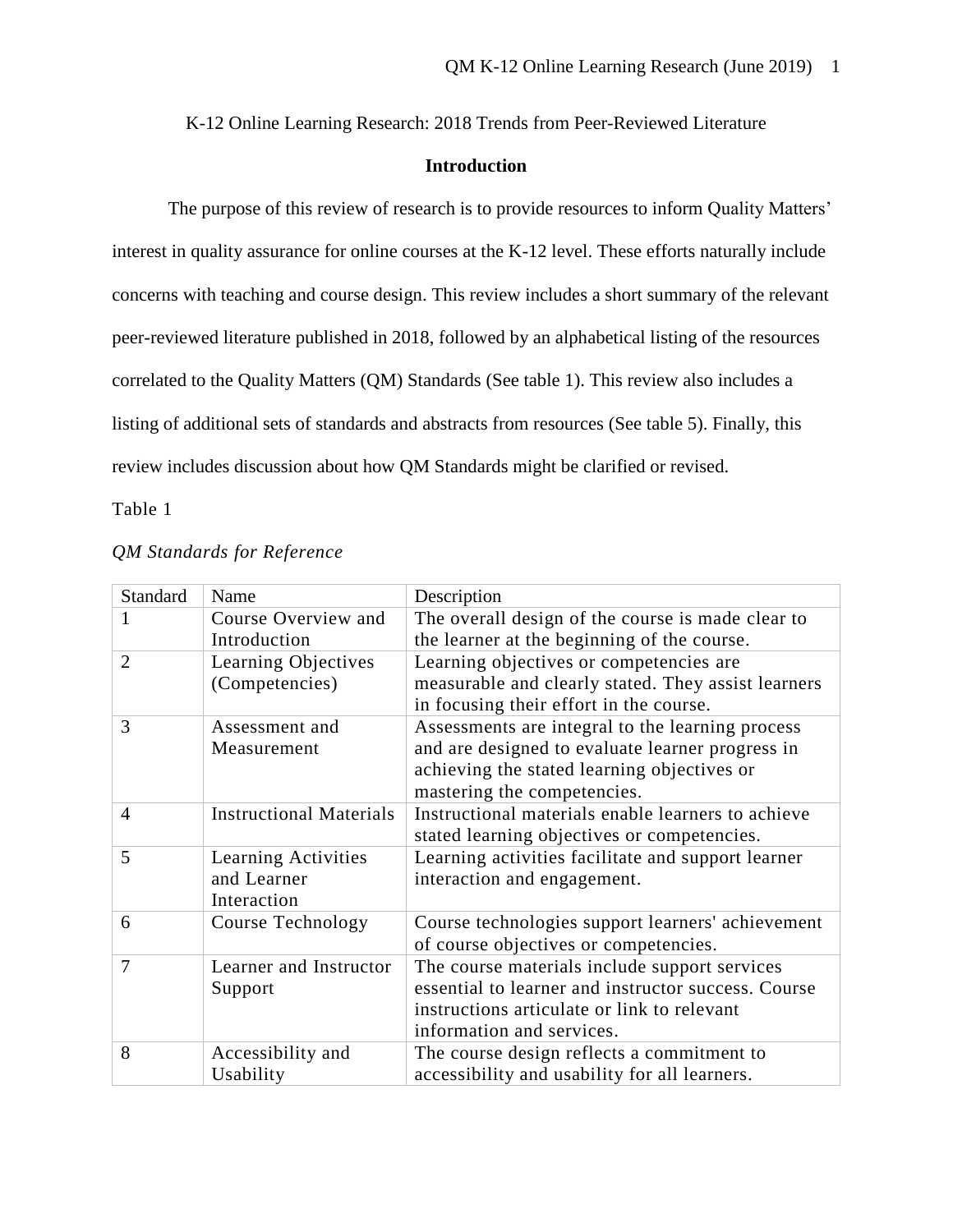## **Methodology**

Primary review activities were conducted January 4 through June 15, 2019, by Mary Rice, under the direction of the QM staff, Manager of Research and Development Barbra Burch and Director of Research Kay Shattuck.

# **Defining Terms**

Strategies for conducting the review included searching databases for articles about online learning across a broad range of contexts. A list of keywords associated with online learning and special education formed the initial search terms. These terms are similar to those used by Rice and Dykman (2018) in their review of literature for the *Handbook of Research on K-12 Online and Blended Learning*. We also used within-database thesauri and indices for further refinement of terminology and to generate synonyms. Search terms appear in Table 2.

Table 2

| Online        | <b>Higher Education</b> | $K-12$            | Environment      | Anticipated         |
|---------------|-------------------------|-------------------|------------------|---------------------|
| Learning      |                         |                   |                  | <b>Topics</b>       |
| Virtual       | College,                | $K-12$ ,          | Fully online,    | Accessibility,      |
| $school(s)$ , | institution, higher     | elementary,       | supplemental,    | attrition,          |
| virtual       | education, post-        | secondary,        | credit recovery, | persistence,        |
| classrooms,   | secondary,              | public school,    | blended learning | achievement,        |
| cyber         | technical, tertiary,    | charter school,   | (environment),   | teacher             |
| school(s),    | university,             | private school,   | hybrid, modern   | preparation,        |
| distance      | vocational              | homeschool,       | learning         | teacher training,   |
| education,    |                         | grade school,     | environment(s)   | accommodation,      |
| online        |                         | high school,      |                  | modification,       |
| learning,     |                         | adolescent, child |                  | media, legalities,  |
| online        |                         |                   |                  | policies, literacy, |
| instruction,  |                         |                   |                  | satisfaction,       |
| cyber school, |                         |                   |                  | engagement,         |
| e-learning,   |                         |                   |                  | technology,         |
| Internet      |                         |                   |                  | parents,            |
| coursework,   |                         |                   |                  | perceptions,        |
| web-based     |                         |                   |                  | experiences,        |
| instruction   |                         |                   |                  | roles,              |

# *Initial Search Terms*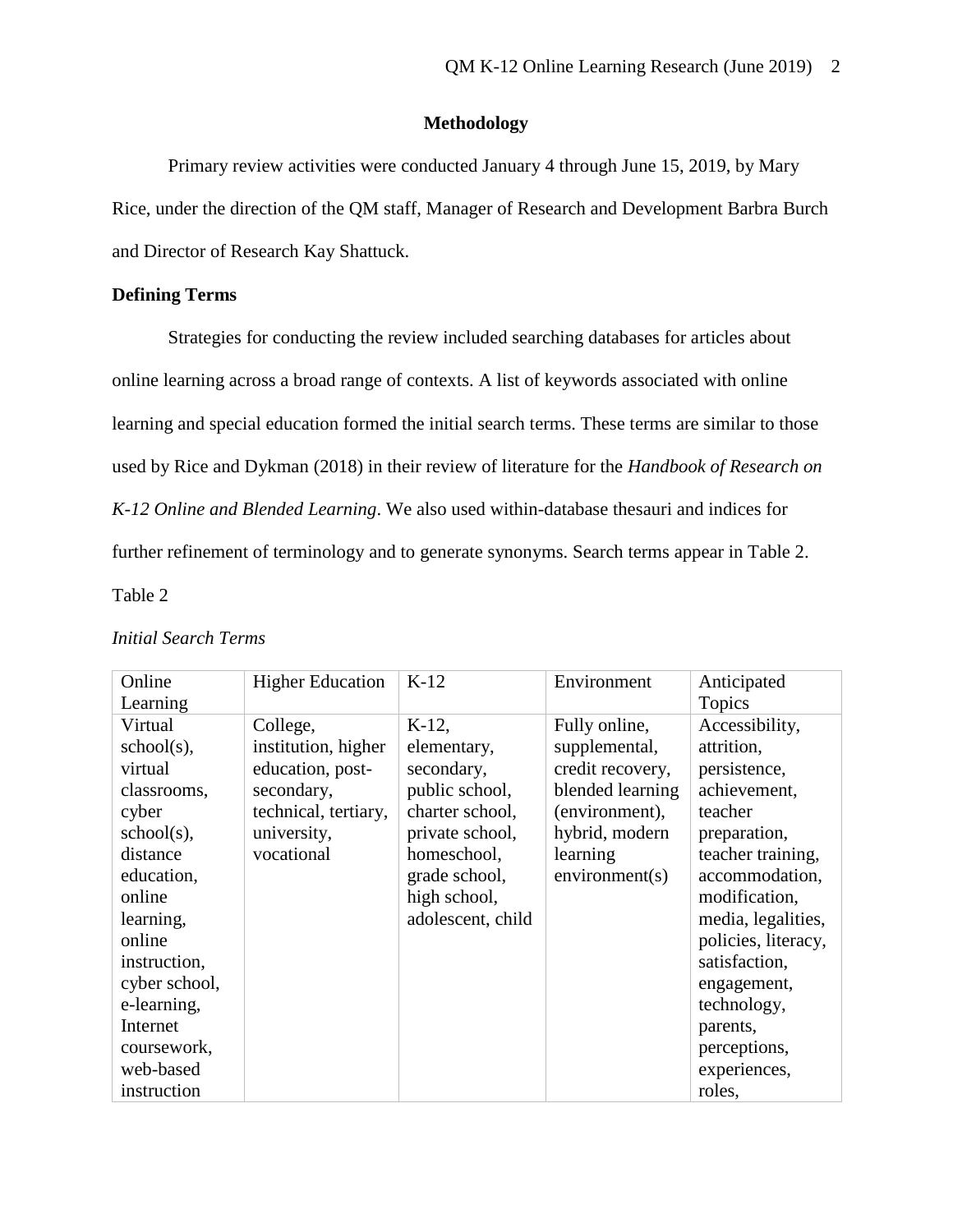|  |  | $\sim$ |
|--|--|--------|

# **Searching Databases**

Identified terms (See table 2) were used to search the databases with the advanced search

function, toggling search fields ranging from "subject headings" to "keywords" to "all text."

Some databases were searched using Boolean Operators (AND, OR, NOT), though often these

functions were employed automatically by the advanced search function within the database (See

table 3).

Table 3

### *Types and Names of Searched Databases*

| Type of Database | Names of Databases                                                                                                                                                                               |
|------------------|--------------------------------------------------------------------------------------------------------------------------------------------------------------------------------------------------|
| Government       | ERIC, EBSCO                                                                                                                                                                                      |
| Journal          | American Journal of Distance Education, International Journal of<br>Open and Distance Learning, Journal of Online Learning Research,<br>Journal of Special Education Technology, Online Learning |
| Public           | Academia.edu, Google Scholar, ResearchGate                                                                                                                                                       |
| Private          | Academic Search Complete, Quality Matters Research Database, SAGE<br>Journals Online, Psych INFO                                                                                                 |

## **Additional Search Constraints and Exclusion Criteria**

Additional constraints were applied to returned search results. Articles that were not

already in the QM Research Library database

[\(https://www.qmprogram.org/qmresources/research/\)](https://www.qmprogram.org/qmresources/research/) were added. These constraints included a restriction by year (2018-Present) and by article type (peer-reviewed academic journal). Articles that focused on digital learning but were not necessarily part of an online learning program were excluded. Although government reports were not included in the review, reports published within the last decade containing reference sections were searched for potentially relevant articles.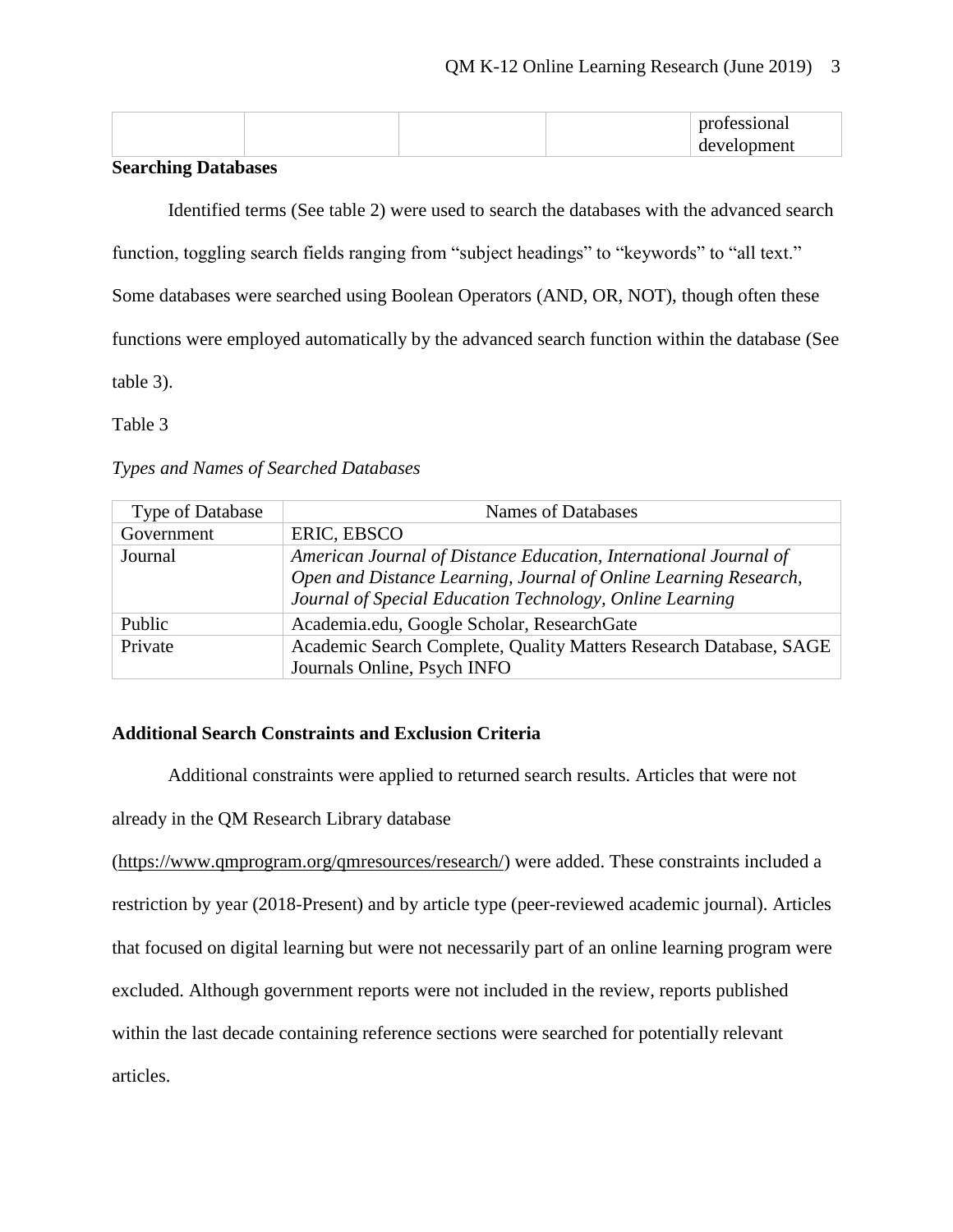We acknowledge that a dissertation can be argued as a peer-reviewed document since members of a committee assist in the project and focus on dissertations in the report, *K-12 Online Learning Research: 108 Trends from Dissertation Research*. A separate report has been prepared documenting findings from dissertations.

We also understand that resource centers such as the [Michigan Virtual Learning Research](https://mvlri.org/)  [Institute](https://mvlri.org/) and the [Center on Online Learning and Students with Disabilities](http://www.centerononlinelearning.res.ku.edu/) engage in levels of inhouse and even some external review for their sponsored publications. Even so, we also did not include work done by these or similar organizations posted on their websites *unless* that work appeared in a double-blind, peer-review journal. Likewise, we did not include conference papers, such as those from the [Association for the Advancement of Computing \(AACE\),](https://www.aace.org/) although we did include articles from AACE-sponsored journals that fit our criteria.

Articles in peer-reviewed journals that were not empirical in nature (i.e., not driven by a research question, methods/strategies, and findings) were not reviewed. However, we did locate as many of these types of texts as possible so that we could search their bibliographies and reference sections for studies that were empirical. We included reviews of literature that demonstrated empirical approaches (explicit purposes or questions, methodology of search, analytic techniques, discussion of review findings).

We also searched the bibliography and reference sections of each peer-reviewed empirical journal article we located looking for additional articles. When we found an article that was from a journal with which we were unfamiliar we searched the journal to try to verify that there was a review process mentioned in the journal's mission and that there was a review board associated with the journal. At the end of this process, 21 articles were identified.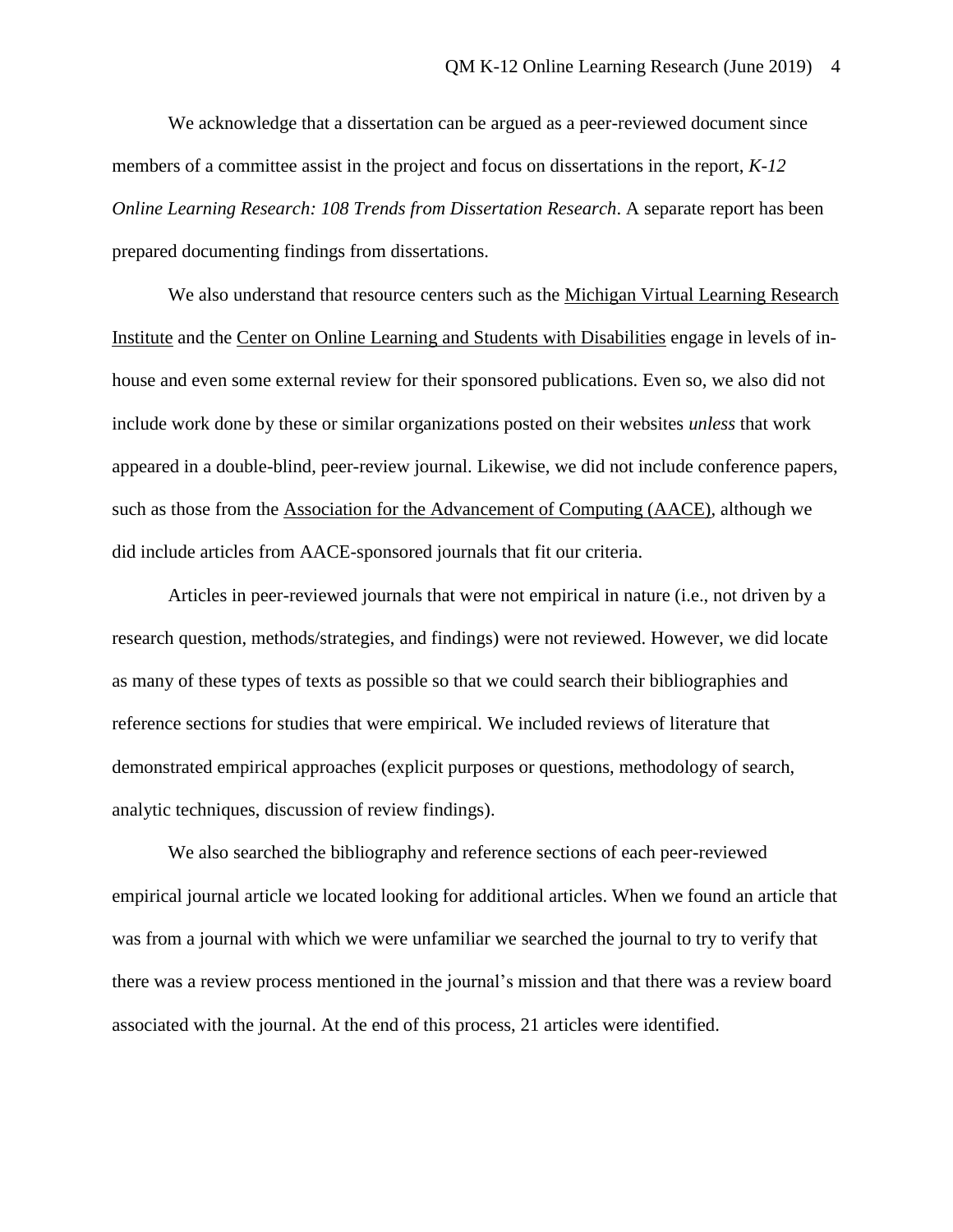#### **Findings**

Twenty-one articles were assigned at least one of the QM Standards when they were entered into the database. Some articles had multiple standards assigned. The reviewers did not complete an independent check of the accuracy of these contributor-assigned designations. Standards were represented 31 times with Standards 4, 5, and 8 with the most representations (See table 4). Two articles were located on the topic of K-12 online learning, which could *not* be well-fitted to a standard. These are discussed separately at the end of this section.

#### Table 4

#### *QM Standards Assigned by Contributors*



In addition to the standards, studies were grouped into themes based on study topics, research populations, and empirical aim. Table 5 contains a list of all the studies with authors, standards, and a summary of the study, condensed from the abstracts. Descriptions of major themes appear below. A few of the articles represented more than one theme.

## **Pedagogical Understanding for Online Learning**

Nine of the 21 articles addressed pedagogical understandings in some form. Most of these understandings were directed at teachers, but two of the articles focused on course designer knowledge as being distinct from teaching (Adelstein & Barbour, 2018; Rice, 2018). In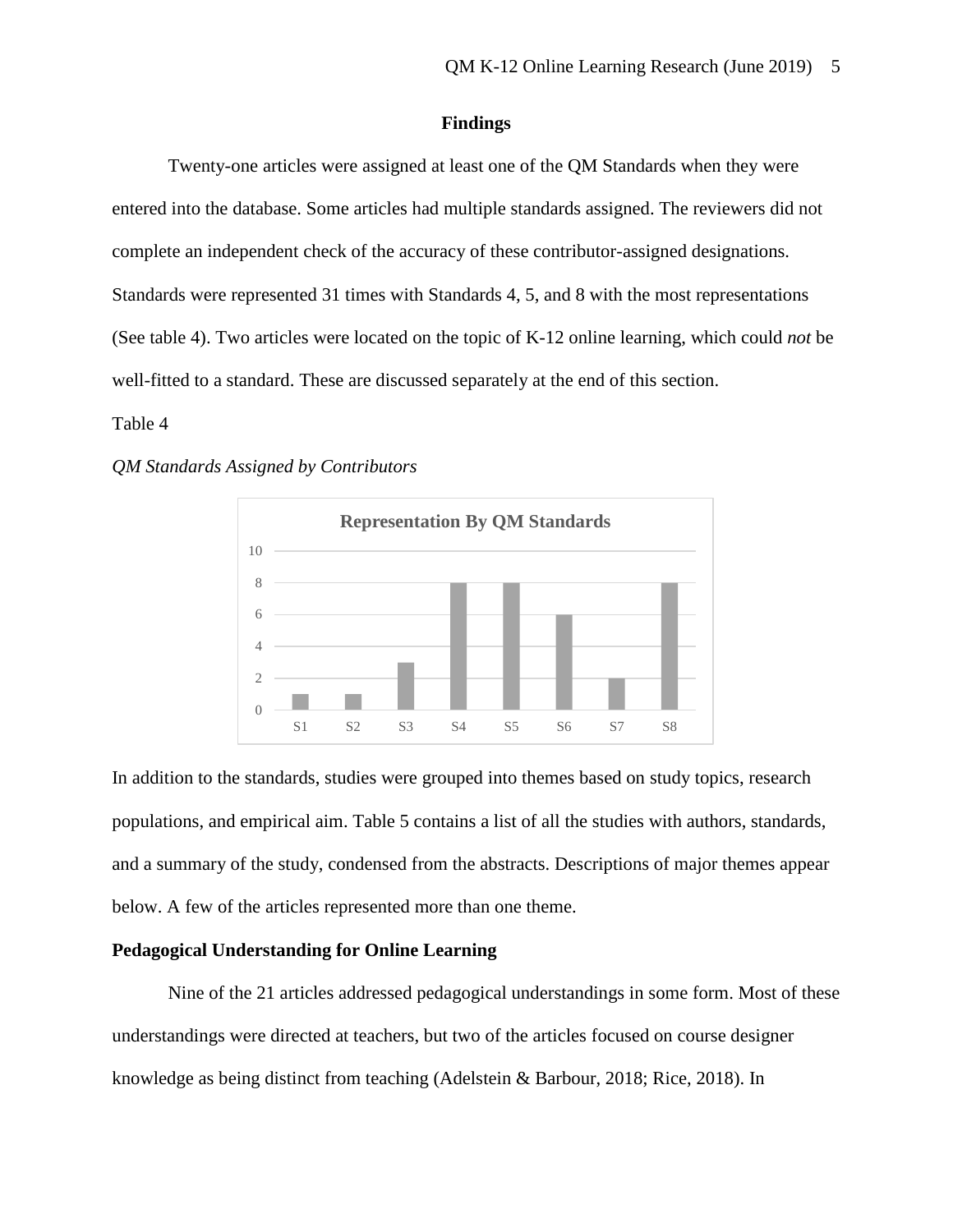Adelstein and Barbour's (2018) work, they critiqued the *National Standards for Quality Online Courses* and then field-tested a rubric designed to better meet the standards. Their work provided some guidance for the subsequent refresh of the standards currently underway as a joint effort of *QM* and the *Virtual Learning Leadership Alliance*. Rice (2018) did not do standards work. Rather, Rice followed course designers through the process of creating an Algebra II course and documented the team's attempts to make courses more accessible. She highlighted accessibility as it emerged through the development of objectives, plans for personalization, and access to information through multiple modalities. Her study highlighted the problems with focusing primarily on students and—to some degree—on teachers in online course design when there are additional users, such as parents or other on-site mentors, whose needs are not prominently represented in the current QM Standards.

The other seven articles on this topic focused on helping outline teacher knowledge and competencies (Pulham & Graham, 2018; Pulham, Graham, & Short, 2018) and also documented ways to help teachers learn to create curriculum materials and teach content online (Al-Harthi, Campbell, & Karimi, 2018; Crouse, Rice, & Mellard, 2018; Evmenova, 2018; Griffin, et. al., 2018; Lohnes Watulak, 2018). One study focused on teacher perceptions (Huh, & Reigeluth, 2018). Those perceptions were about self-regulated learning. Overall, the researchers assumed that teachers were underprepared for their work online and that early work was needed for initial preparation to develop essential competencies and that teachers who were allowed to make their own curriculum (and not all online teachers are in the K-12 settings) need assistance in translating the skills for the online learning context. At present, the QM Standards allow course designers to identify the learning goals for both students and instructors (see indicator 3.5) on the QM Rubric*.* Most of the references to instructors make it clear that the course the designer is to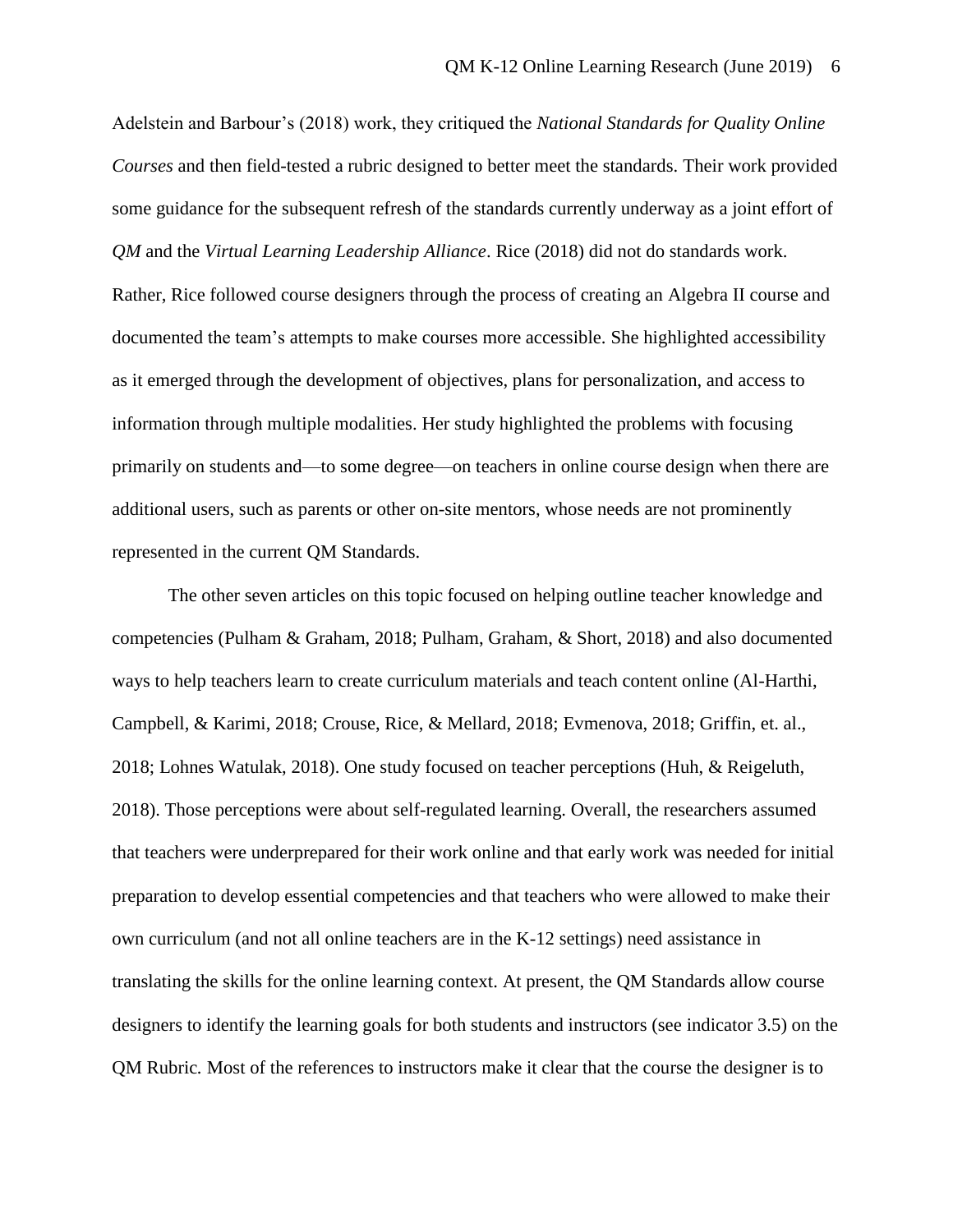stipulate the content objectives, resources, tools, and support. However, Pulham and Graham's (2018) review of literature suggests that teachers should be the ones setting the objectives for the course, modifying the materials, and finding workarounds for technologies.

#### **Support for Students with Disabilities**

Another large set of articles was dedicated to supporting students with disabilities. Out of seven articles, three focused on teacher or course designer knowledge and development (Crouse, Rice, & Mellard; Evmenova, 2018; Rice, 2018), three were about vocabulary support online (Mize, Park, & Moore, 2018; Rice & Deshler, 2018; Stetter, 2018), and one article looked at game-based technology for autistic youth (Wang, Xing, & Laffey, 2018). The final article was an empirical literature review about mobile learning in K-12 settings for students with disabilities (Xie, Basham, & Rice, 2018). These studies aligned best with QM General Standard 8: Accessibility and Usability and, sometimes, General Standard 7: Learner and Instructor Support.

The cluster of vocabulary support articles represented several different methodologies, but, interestingly, their findings were similar: (1) there are too many words required in a typical online learning course for students to effectively learn; (2) students with disabilities are not receiving adequate vocabulary support; and (3) the interventions and support that are in place so far are not working—they are not effectively serving the students (Mize, Park, & Moore, 2018; Rice & Deshler, 2018; Stetter, 2018). Although the QM Standards do address readability as an aspect of accessibility and high quality instructional materials, they do not directly address vocabulary. In strict readability terms, the idea would be to reduce difficult vocabulary to lower the reading level. However, doing so would also lessen the quality of the instructional materials because the vocabulary is integral to subject matter expertise. In addition, the notion of readability is captured by external issues of font size and type as well as internal issues of word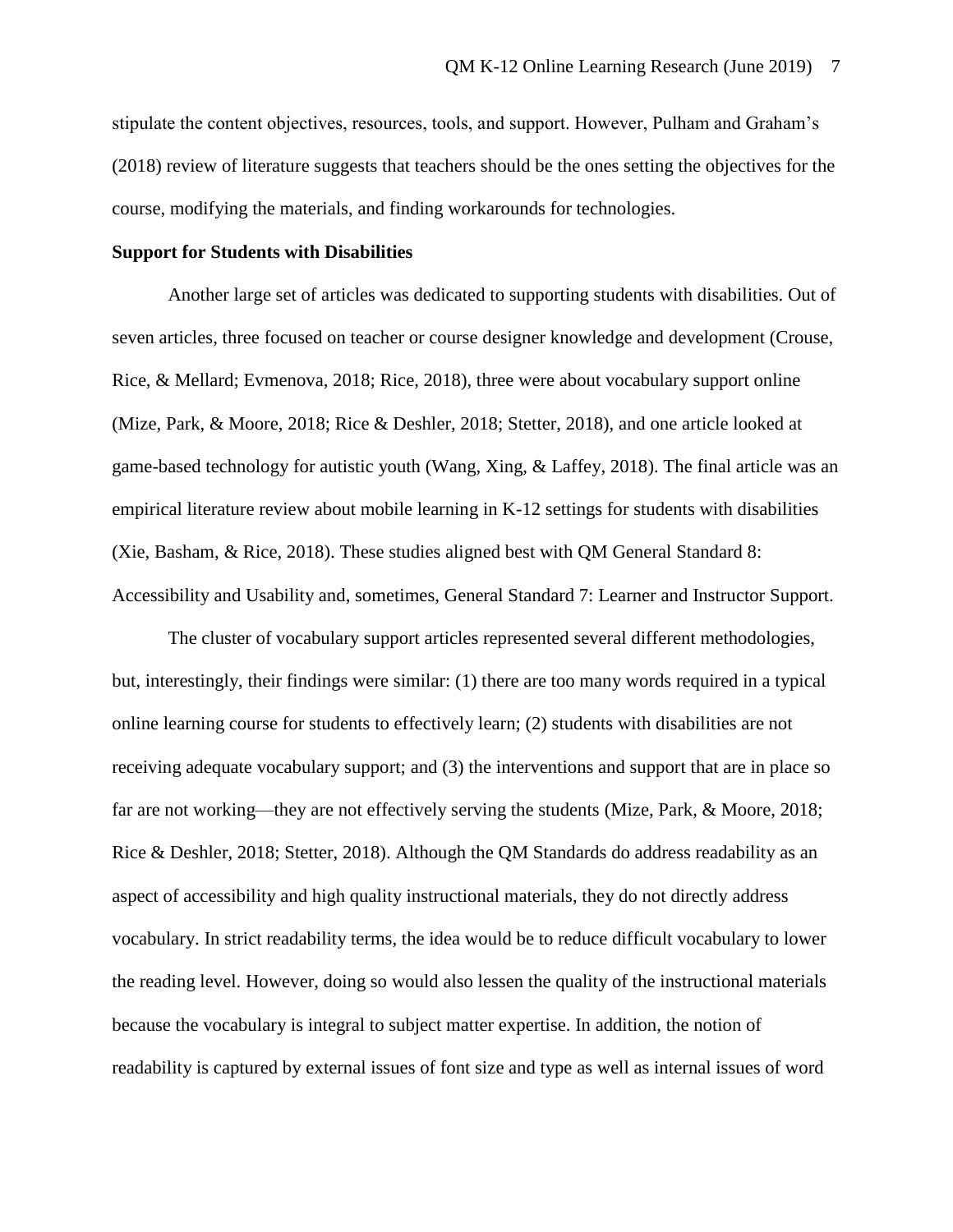and sentence length as well as the complexity of vocabulary and use of connectives. That nuance is not captured well in the standards at present.

The other two articles argued that students with disabilities are a growing population in online learning, but they are underserved (Wang, Xing, & Laffey, 2018; Xie, Basham, & Rice, 2018). The articles also suggested that targeted, specific support grounded in an interest in meeting the demands of the Individuals with Disabilities in Education Act (IDEA, 2004) was the most promising course of action. The current QM Standards do not acknowledge or address disability legislation (IDEA or international). To do so, would likely require some additional guidelines about accommodation during assessments and the collection of data from course performance to assist in identifying disability for Child Find purposes and to see whether individualized goals have been met.

### **Tool Testing and Development**

Finally, seven studies focused on the development and testing of specific tools and technologies. These tools ranged from fairly new and innovative tools, such as virtual or augmented reality (Cakmak & Sirakaya, 2018; O'Connor, 2018), game-based learning (Wang, Xing, & Laffey, 2018), and educational reconstruction (Kersting, Henriksen, Bøe, & Angell, 2018) to technologies with longer histories such as web conferences (Downing & Dyment, 2018; Rehn, Maor, McConney, 2018), and project-based learning (Lokey-Vega, Williamson, & Bondeson, 2018). Each of these articles has a tone of enthusiasm and promise for the use of these tools. Further, each demonstrated that their respective tool has the potential for impacting student learning when applied thoughtfully within a learning context—whether that context was a virtual school, a virtual program in a traditional school, or a teacher preparation program.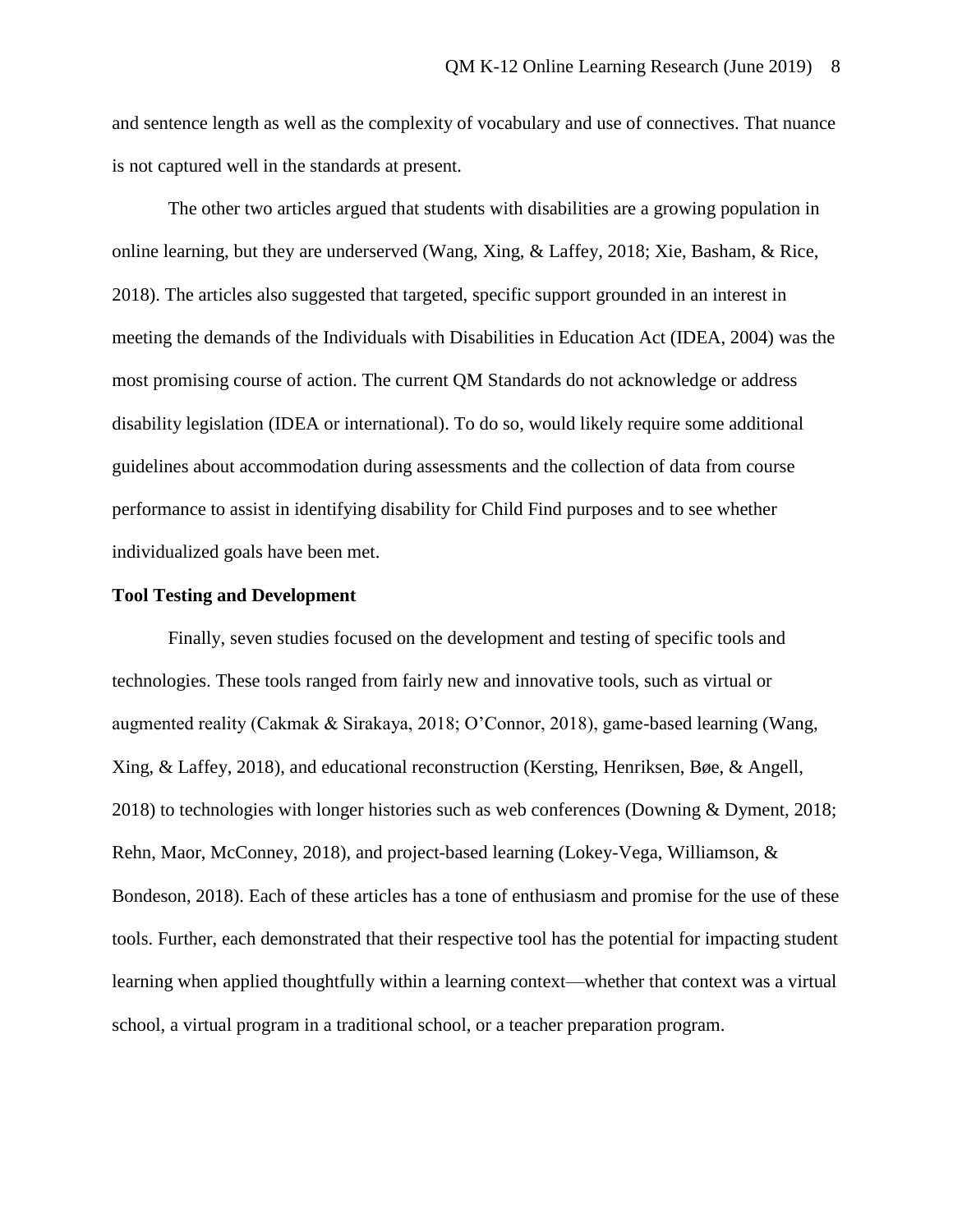### **Articles Outside of the QM Rubric**

Two articles did not fit well into the standards. One of these articles was a replication study to determine whether a survey about self-regulation in K-12 online learning was viable if translated to Chinese (Fung, Yuen, & Yuen, 2018). The findings indicated the survey was valid in these circumstances. If there is something to be learned from this study with reference to the QM Standards it is that there are tools for soliciting feedback from students about the work habits that might be helpful to course design.

As mentioned above, the current standards might benefit from stronger links between teachers and designers. Bongey and Graziano (2018) conducted a survey of teacher preparation programs to determine whether and to what extent teachers were prepared to teach online. They found that preparation opportunities were minimal. This article did not fit well into the QM Standards because it was focused on instructors, which are not as well represented. However, understanding this landscape might bring attention to the need for the standards to direct more attention to instructor support since teachers are entering online teaching without such preparation. Nevertheless, "teacher-proofing" the courses by leaving teachers little to no responsibilities outside grading fails to align with what Pulham and Graham (2018) indicate are useful skills for online teachers. There might also be implications with attrition if teachers are more likely to stay teaching online if they have course materials and tools in their hands that they understand and know how to use.

### **Discussion and Suggestions for Future Work**

The articles collected during this timeframe represented a wide range of methodologies and approaches. This should be regarded as a strength. It is also worth noting that according to the user designations on these studies in the QM database, each study represented at least one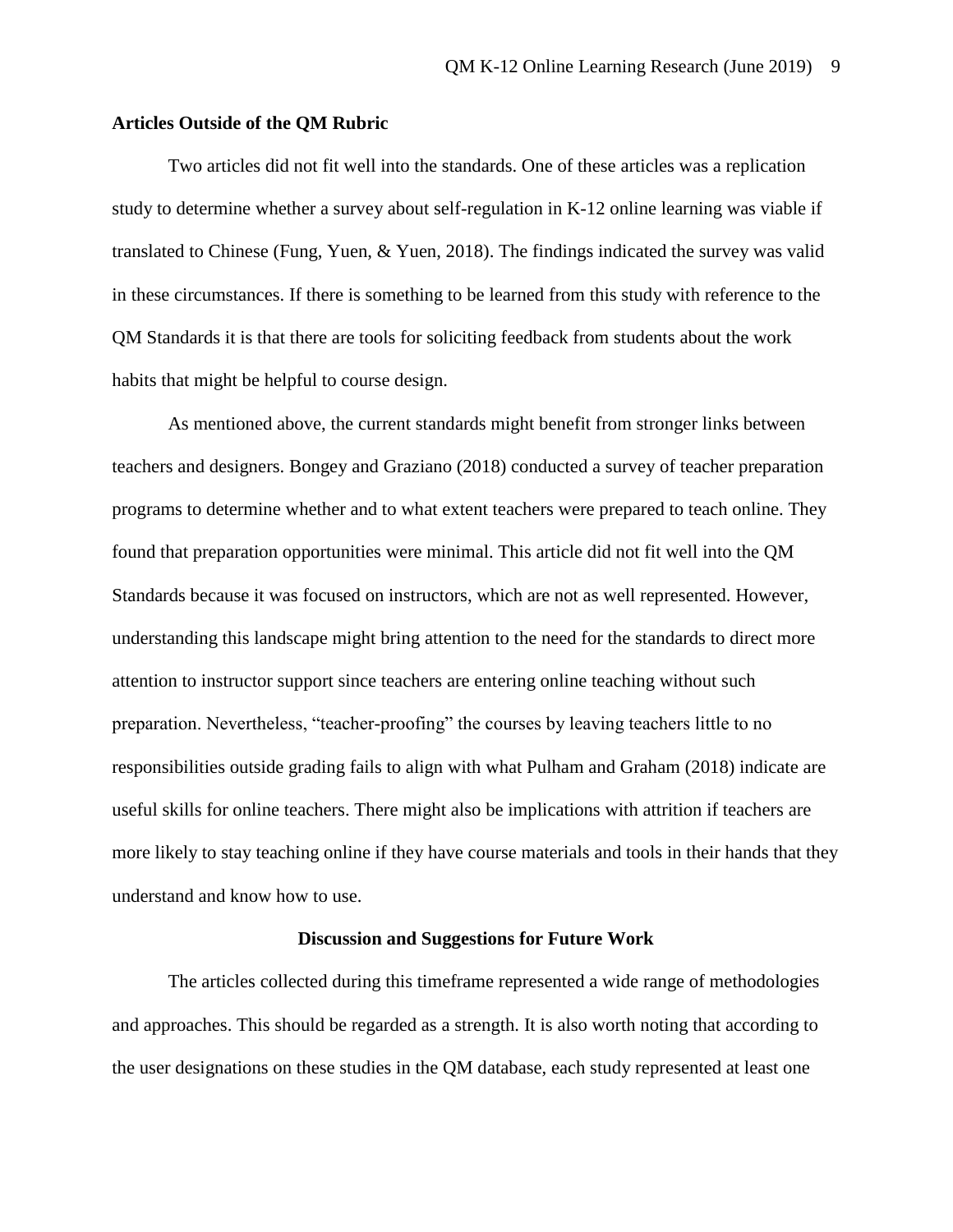standard. However, it is also evident that some standards are being addressed more than others. In particular, Standards 1 and 2 might benefit from additional research.

Also worth noting is the heavy emphasis on teacher knowledge, with only two articles focused on course designers. While the work preparing and supporting teachers is vital, it would also be helpful to have research in online learning focused on other individuals that work with students. In addition to more work on course designers and the course design process, administrators, counselors, and even parents could be represented in future research.

In addition, it was useful to have three studies about vocabulary support and the ways in which such support is inadequate for students with disabilities and other reading difficulties. Course designers and teachers should take note of this as a neglected area in instructional materials and accessibility. Of course, more work in this area would be useful, as it would be in other areas of literacy such as comprehension, digital composition (we are talking online learning after all), and early literacy learning in online settings.

Finally, these studies teach us that tools in and of themselves do not bear the responsibility for helping students learn. Instead, tools can be leveraged in positive ways to ensure that students' needs are being met. This is especially important for diverse learners, and this notion of diversity can extend from students with disabilities to other populations as well. For example, there are learners who speak languages other than English, who come from a range of socioeconomic classes, and who represent a number of cultural, ethnic, and racial groups. However, tools and materials are not all students need to learn, particularly students with disabilities. The standards might benefit from additional emphasis or reference to IDEA specifically or at least generally to disability plans and standards. Also, there are others including teachers, parents, and other on-site mentors supporting the children. The standards should reflect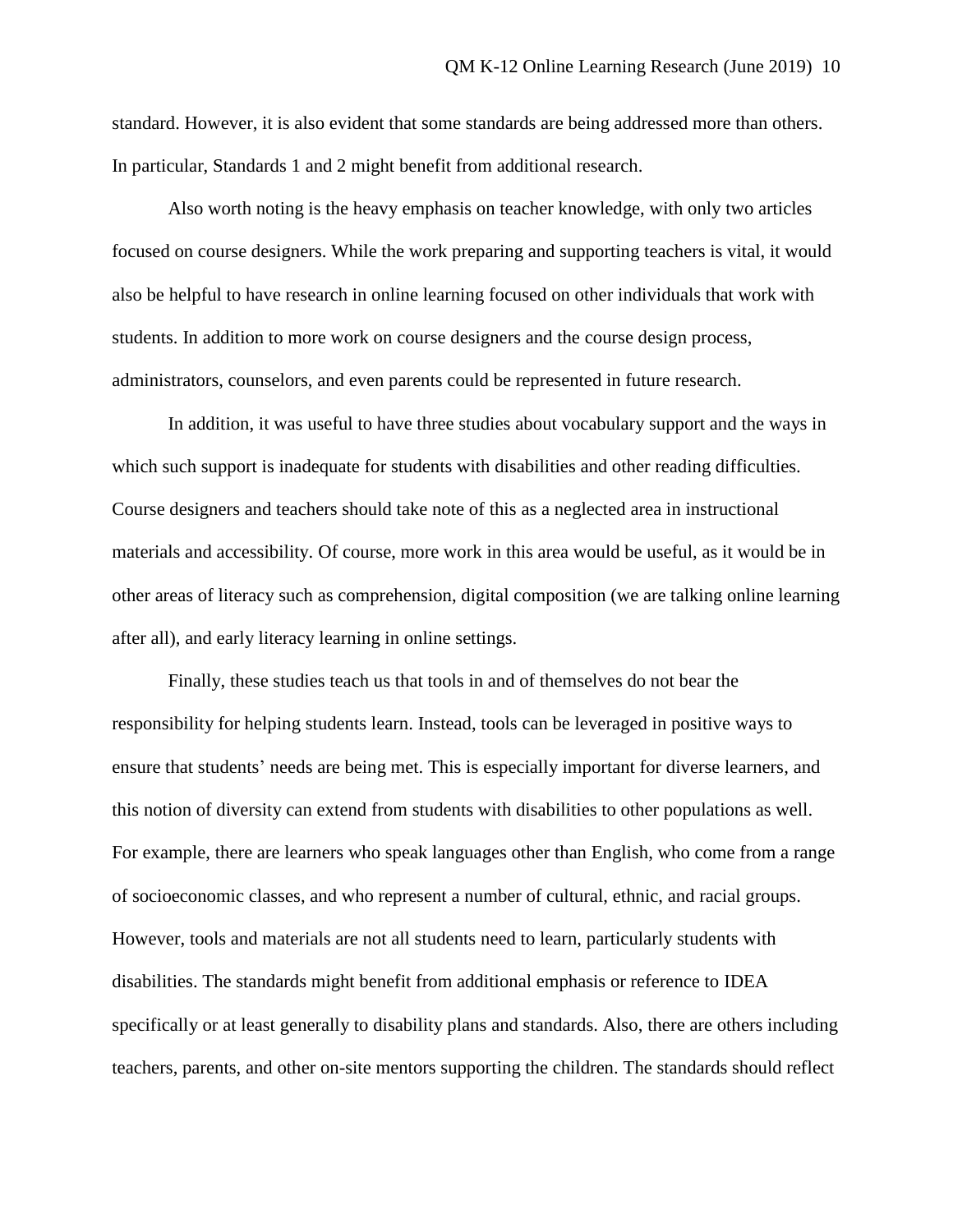the need for collaboration between these groups alongside designers. This additional attention

might include greater emphasis on feedback systems.

Table 5

| Reference                        | <b>Standards</b> | <b>Summary</b>                                      |
|----------------------------------|------------------|-----------------------------------------------------|
| Adelstein, D., & Barbour, M.     | 3, 4, 5          | This research created a revised K-12 online         |
| (2018). Redesigning the          |                  | course design rubric based off the iNACOL           |
| iNACOL standards for K-12        |                  | National Standards for Quality Online Courses.      |
| online course design. Journal    |                  | This revised rubric was field tested against        |
| of Online Learning Research,     |                  | current K-12 online standards. While the overall    |
| $4(3)$ , 233-261.                |                  | results of the revised rubric did not meet the      |
|                                  |                  | reliability threshold for percentages, specific     |
|                                  |                  | elements did.                                       |
| Al-Harthi, A. S. A.,             | $\overline{4}$   | This study aimed to develop, validate, and test     |
| Campbell, C., & Karimi, A.       |                  | rubrics for evaluating the cloud-based learning     |
| (2018). Teachers' cloud-         |                  | designs (CBLD) that were developed by teachers      |
| based learning designs: The      |                  | using virtual learning environments. The rubric     |
| development of a guiding         |                  | was developed using the technological               |
| rubric using the TPACK           |                  | pedagogical content knowledge (TPACK)               |
| framework. Computers in the      |                  | framework, with rubric development including        |
| Schools, 35(2), 134-151.         |                  | content and expert validation of its items and      |
|                                  |                  | levels. The result of this research was a validated |
|                                  |                  | rubric for teachers' cloud-based learning designs.  |
| Cakmak, E. K., & Sirakaya,       | 6                | The aim of this study is to determine the effect of |
| M. (2018). The effect of         |                  | augmented reality use on students' achievement,     |
| augmented reality use on         |                  | misconception and course engagement.                |
| achievement, misconception       |                  | Augmented reality technology increased the          |
| and course engagement.           |                  | achievement level of students and eliminated        |
| Contemporary Educational         |                  | their misconceptions. However, the study also       |
| Technology, 9(3), 297-314.       |                  | found that augmented reality technology did not     |
|                                  |                  | affect the course engagement of students.           |
| Crouse, T., Rice, M., &          | $\overline{7}$   | This study explored descriptions of practice from   |
| Mellard, D. (2018). Learning     |                  | fully online teachers in their instruction of       |
| to serve students with           |                  | students with disabilities. Findings were divided   |
| disabilities online: Teachers'   |                  | into two major concepts: (1) online teachers'       |
| perspectives. Journal of         |                  | learned practices about working with students       |
| <b>Online Learning Research,</b> |                  | with disabilities, and (2) teachers' sources of     |
| $4(2)$ , 123-145.                |                  | knowledge about "good" teaching practices           |
|                                  |                  | when working with students with disabilities.       |
| Downing, J., & Dyment, J. E.     | 3, 4, 6          | This article describes the usefulness of weekly     |
| (2018). Online initial teacher   |                  | synchronous web conferences integrated in           |
| education students'              |                  | online teacher preparation courses in a regional    |

*Review Results in Alphabetical Order with Standards and Summary*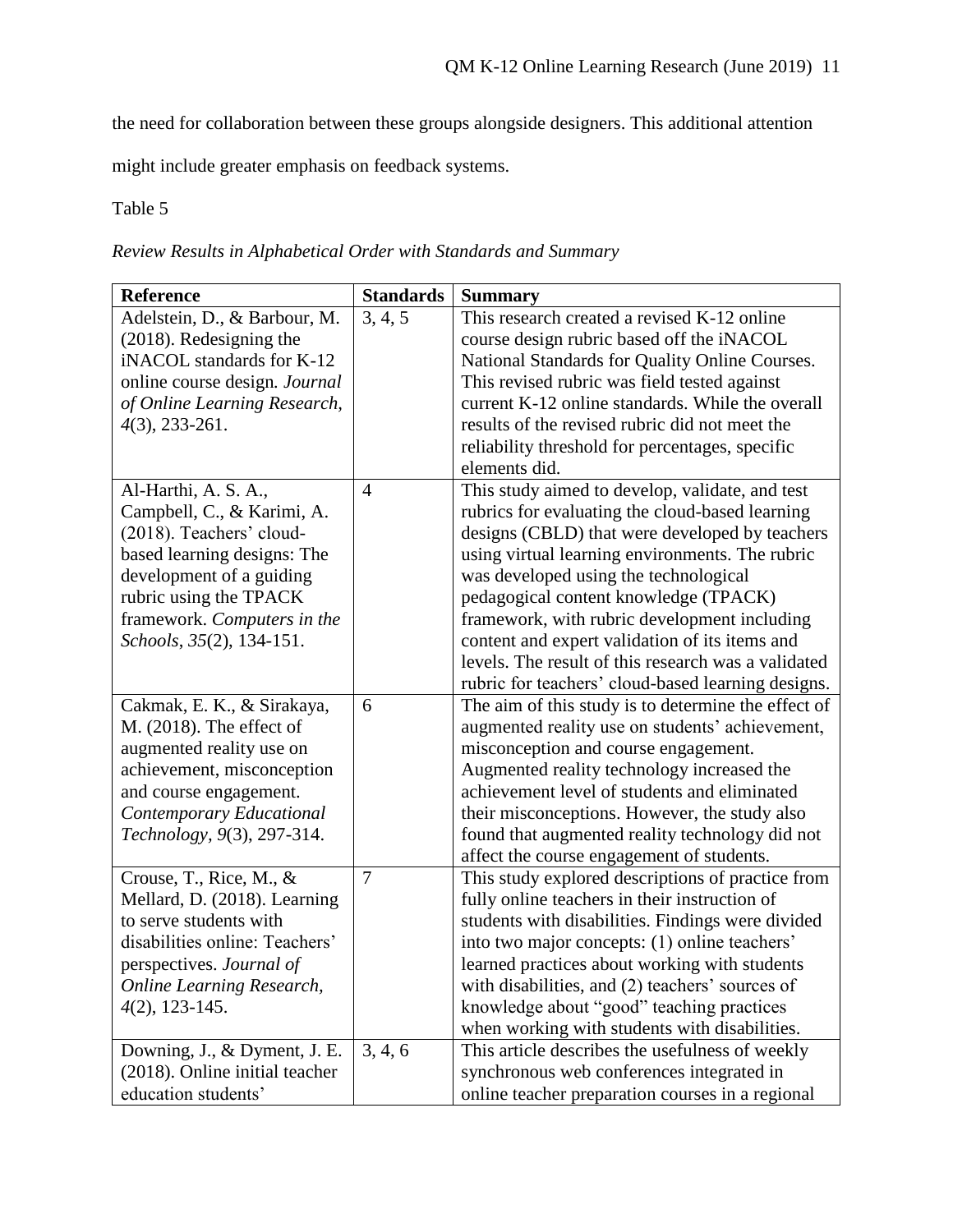| perceptions of using web                                 |      | university in Australia and the ways to connect    |
|----------------------------------------------------------|------|----------------------------------------------------|
| conferences to support                                   |      | web conferencing to teacher preparation            |
| professional conversations.                              |      | standards. Findings revealed that participants     |
| Australian Journal of                                    |      | perceived that web conferences prompted a          |
| Teacher Education, 43(4),                                |      | deeper level of engagement, satisfaction, and      |
| 68-91.                                                   |      | sense of achievement than alternative activities,  |
|                                                          |      | including face-to-face tutorials.                  |
| Evmenova, A. (2018).                                     | 4, 6 | Universal Design for Learning (UDL) is a           |
| Preparing teachers to use                                |      | scientifically based framework for developing      |
| Universal Design for                                     |      | curricula that support diverse learners. The       |
| Learning to support diverse                              |      | thematic analysis was conducted to explore the     |
| learners. Journal of Online                              |      | most common ways to provide UDL principles.        |
| Learning Research, 4(2),                                 |      | Proposed strategies included a combination of no   |
| 147-171.                                                 |      | technology to high technology tools. While all     |
|                                                          |      | the participants recognized the value of UDL and   |
|                                                          |      | were eager to implement it in their learning       |
|                                                          |      | environments, they also reflected on the need for  |
|                                                          |      | more professional development in schools.          |
| Griffin, C. C., Dana, N. F.,                             | 8    | The study examined Prime Online, a year-long,      |
| Pape, S. J., Algina, J., Bae, J.,                        |      | online, PD program with support from an            |
| Prosser, S. K., & League, M.                             |      | Institute of Education Sciences (IES) Goal 2       |
| B. (2018). Prime online:                                 |      | Development and Innovation research grant. In      |
| Exploring teacher                                        |      | this article, the development process and an       |
|                                                          |      | exploratory study are discussed. Findings suggest  |
| professional development for                             |      |                                                    |
| creating inclusive elementary<br>mathematics classrooms. |      | that Prime Online positively influenced general    |
| <b>Teacher Education and</b>                             |      | and special education teachers' reported beliefs   |
|                                                          |      | and practices and their learning of mathematics    |
| Special Education, $41(2)$ ,                             |      | content for teaching and generated high teacher    |
| 121-139.                                                 |      | satisfaction ratings. No difference in the         |
|                                                          |      | performance of students with disabilities on a     |
|                                                          |      | state accountability measure of mathematics was    |
|                                                          |      | found.                                             |
| Huh, Y., $\&$ Reigeluth, C. M.                           | 5    | Survey responses of 112 teachers who were          |
| $(2018)$ . Online K-12                                   |      | teaching at K-12 online schools in the United      |
| teachers' perceptions and                                |      | States revealed that they perceived the            |
| practices of supporting self-                            |      | importance of both their students' SRL and their   |
| regulated learning. Journal of                           |      | responsibility for teaching SRL to their students. |
| <b>Educational Computing</b>                             |      | However, the survey also showed that their         |
| Research, 55(8), 1129-1153.                              |      | practices for supporting SRL had a narrow focus    |
|                                                          |      | concentrating on conventional teaching, which      |
|                                                          |      | may have prevented their students from             |
|                                                          |      | developing the full range of SRL abilities.        |
| Kersting, M., Henriksen, E.                              | 4,5  | Employing the model of educational                 |
| K., Bøe, M. V., & Angell, C.                             |      | reconstruction, researchers present a              |
| (2018). General relativity in                            |      | collaborative online learning environment that     |
| upper secondary school:                                  |      | was introduced to final year students (18-19)      |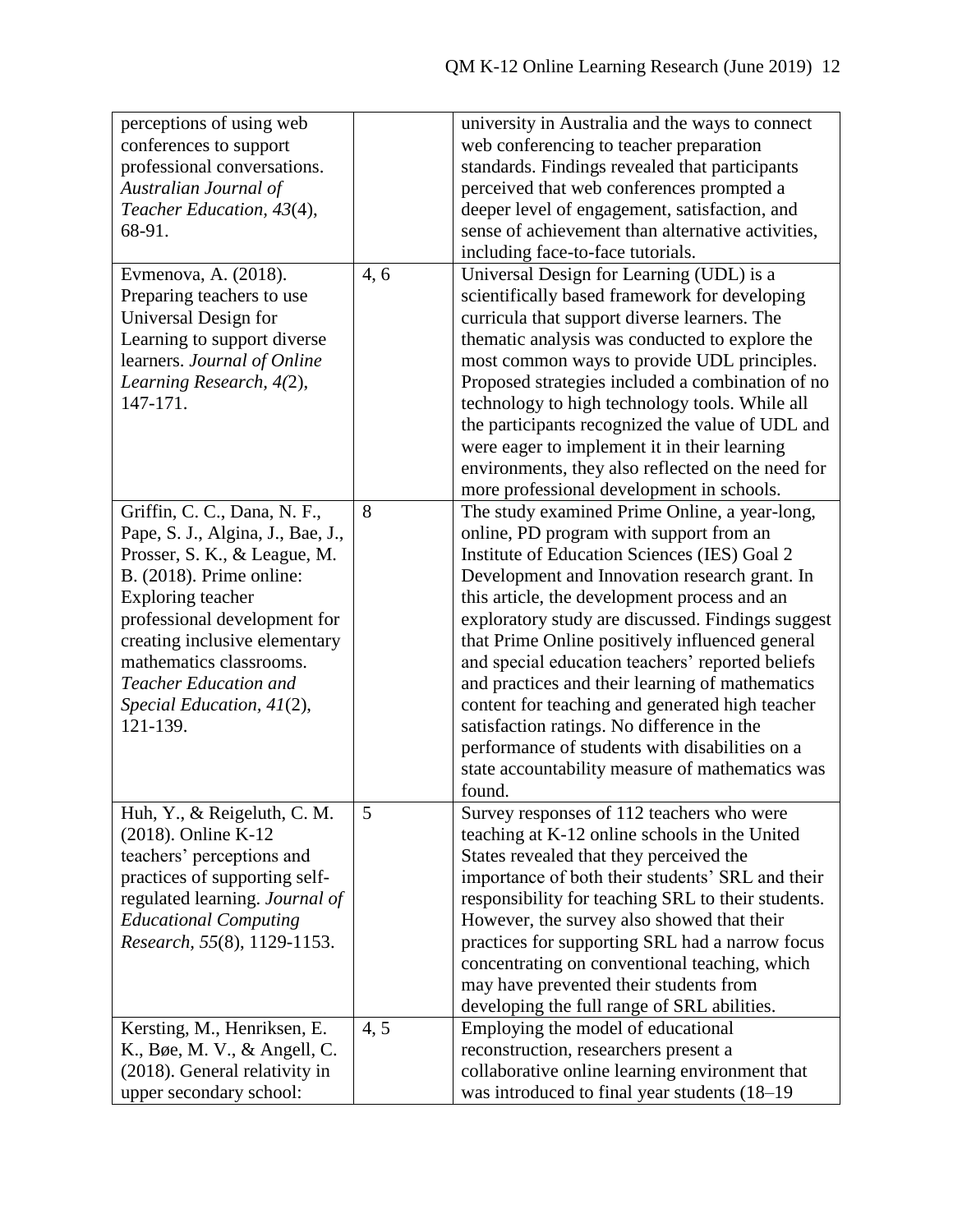| Design and evaluation of an     |      | years old) in six Norwegian upper secondary                                                         |
|---------------------------------|------|-----------------------------------------------------------------------------------------------------|
| online learning environment     |      | physics classrooms. Design-based research                                                           |
| using the model of              |      | methods guided the development of the learning                                                      |
| educational reconstruction.     |      | resources, which were based on a sociocultural                                                      |
| <b>Physical Review Physics</b>  |      | view of learning and a historical-philosophical                                                     |
| Education Research, 14, 1-      |      | approach to teaching general relativity. The                                                        |
| 18.                             |      | results indicate that upper secondary students can                                                  |
|                                 |      | obtain a qualitative understanding of general                                                       |
|                                 |      | relativity when provided with appropriately                                                         |
|                                 |      |                                                                                                     |
|                                 |      | designed learning resources and sufficient                                                          |
|                                 |      | scaffolding of learning through interaction with                                                    |
|                                 |      | teacher and peers.                                                                                  |
| Lohnes Watulak, S. (2018).      | 3, 5 | This study examined two stand-alone educational                                                     |
| Making space for preservice     |      | technology courses that used the connected                                                          |
| teacher agency through          |      | learning design framework to reimagine a digital                                                    |
| connected learning in           |      | storytelling unit as an authentic, production-                                                      |
| preservice educational          |      | centered task scenario with opportunities for peer                                                  |
| technology courses. Journal     |      | support, social connection, shared expertise, and                                                   |
| of Digital Learning in          |      | collaboration. Results suggest that the connected                                                   |
| Teacher Education, 34(3),       |      | learning activity moved beyond functional skills                                                    |
| 166-178.                        |      | in ways that opened up a space for preservice                                                       |
|                                 |      | teacher agency through student choice,                                                              |
|                                 |      | experimentation, and peer support.                                                                  |
| Lokey-Vega, A., Williamson,     | 5    | The researchers of this study employed a design                                                     |
| J., & Bondeson, K. (2018). A    |      | and development research method to co-develop                                                       |
| lesson structure and an         |      | two instructional design models for creating                                                        |
| instructional design model for  |      | project-based online learning (PBOL): the PBOL                                                      |
| Project-based online learning.  |      | Lesson Structure and the PBOL Instructional                                                         |
| Journal of Online Learning      |      |                                                                                                     |
|                                 |      | Design Model based online lessons for K-12                                                          |
| Research, 4(3), 327-345.        |      | learners.                                                                                           |
|                                 |      |                                                                                                     |
| Mize, M. K., Park, Y., &        | 8    | The study was combined with effectiveness-of-                                                       |
| Moore, T. (2018). Computer-     |      | computer-assisted-instruction (CAI) studies                                                         |
| assisted vocabulary             |      | aiming to increase vocabulary for students with                                                     |
| instruction for students with   |      | disabilities. An extensive search process with                                                      |
| disabilities: Evidence from an  |      | inclusion and exclusion criteria yielded a total of                                                 |
| effect size analysis of single- |      | 13 single-subject design studies. Effect sizes                                                      |
| subject experimental design     |      | were calculated using a percentage of                                                               |
| studies. Journal of Computer    |      | nonoverlapping data (PND). Instructional                                                            |
| Assisted Learning, 34(6),       |      |                                                                                                     |
| 641-651.                        |      |                                                                                                     |
|                                 |      | features (e.g., visual supports, auditory supports,                                                 |
|                                 |      | font/color selection, and corrective and                                                            |
|                                 |      | interactive feedback) from the studies that                                                         |
|                                 |      | examined effective instructional design features                                                    |
|                                 |      | of CAI were also analyzed. Results indicated (a)                                                    |
|                                 |      | the highest PND mean was for secondary school-<br>aged learners with disabilities; (b) both tablet- |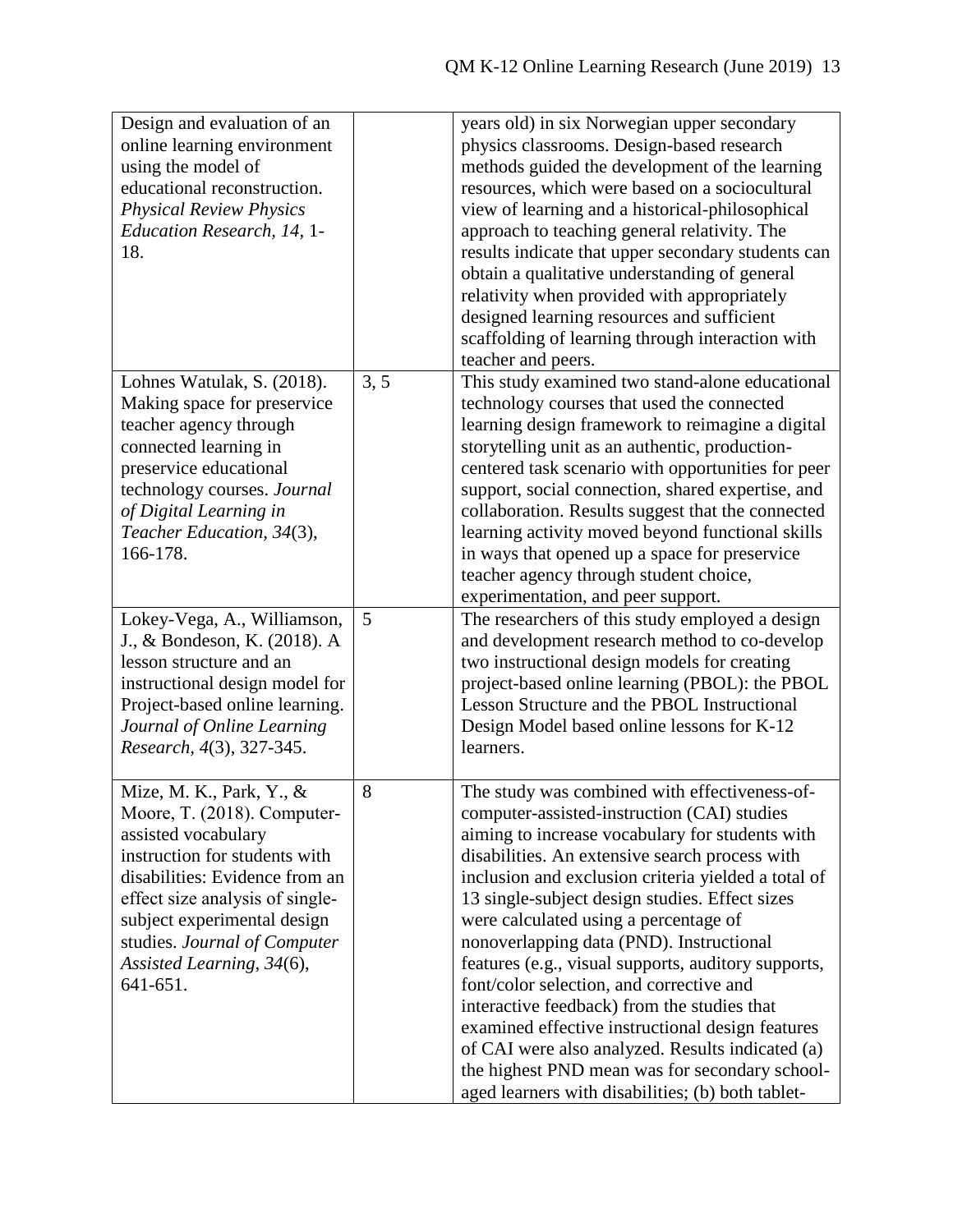|                                   |                | assisted instruction and non-tablet-assisted      |
|-----------------------------------|----------------|---------------------------------------------------|
|                                   |                | instruction produced high PND (i.e., highly       |
|                                   |                | effective); and (c) although the majority of      |
|                                   |                | selected studies included visual and auditory     |
|                                   |                | supports in CAI for vocabulary, no studies        |
|                                   |                | provided opportunities for customization (e.g.,   |
|                                   |                | student selection of colors and fonts).           |
| O'Connor, E. A. (2018).           | $\overline{7}$ | This study examined several technology-           |
| Developing community and          |                | communication venues for evidence of student      |
| building knowledge online         |                | interpersonal communications and emerging         |
| using a virtual reality           |                | content knowledge concluding with ways these      |
| environment and student-          |                | communication tools might effectively support     |
| created videos. Journal of        |                | productive learning communities and engender      |
| <b>Educational Technology</b>     |                | professional yet "safe" and trusting environments |
| Systems, 46(3), 343-362.          |                | in online and blended course environments.        |
|                                   |                |                                                   |
| Pulham, E., & Graham, C. R.       | 4, 5, 6, 8     | This study presents a synthesis of reports and    |
| $(2018)$ . Comparing K-12         |                | research on K-12 blended teaching competencies    |
| online and blended teaching       |                | compared with K-12 online teaching                |
| competencies: A literature        |                | competencies. This review synthesizes eight       |
| review. Distance                  |                | blended teaching documents and 10 online          |
| Education, 39(3), 411-432.        |                | teaching documents. Seven global themes           |
|                                   |                | identified in both competency domains are (1)     |
|                                   |                | pedagogy, (2) management, (3) assessment, (4)     |
|                                   |                | technology, $(5)$ instructional design, $(6)$     |
|                                   |                | dispositions, and (7) improvement.                |
| Pulham, E., Graham, C. R., &      | 8              | This research explored selected K-12 online and   |
| Short, C. R. (2018). Generic      |                | blended teaching competency documents to          |
| vs. modality-specific             |                | determine which specific modalities (online, in-  |
| competencies for K-12 online      |                | person, blended, or generic) the competencies     |
| and blended teaching.             |                | address. Many competencies are still categorized  |
| Journal of Online Learning        |                | as generic and are not specific enough to denote  |
| Research, 4(1), 33-52.            |                | a particular context. Authors provide             |
|                                   |                | recommendations for pre-service teacher           |
|                                   |                | education and indicate needs for further research |
|                                   |                | in K-12 online and blended teaching.              |
| Rehn, N., Maor, D., &             | 5,6            | The purpose of this research was to identify the  |
| McConney, A. (2018). The          |                | specific skills required of videoconference       |
| specific skills required of       |                | teachers who teach $K-12$ distance education      |
| teachers who deliver K-12         |                | courses. Researchers found that teachers are      |
| distance education courses by     |                | largely under-prepared with strategies to project |
| synchronous                       |                | presence, develop relationships, foster           |
| videoconference:                  |                | interaction, manage the course and teach content  |
| Implications for training and     |                | across a distance when the screen is the main     |
| professional development.         |                | tool of connection.                               |
| Technology, Pedagogy &            |                |                                                   |
| <i>Education, 27(4), 417–429.</i> |                |                                                   |
|                                   |                |                                                   |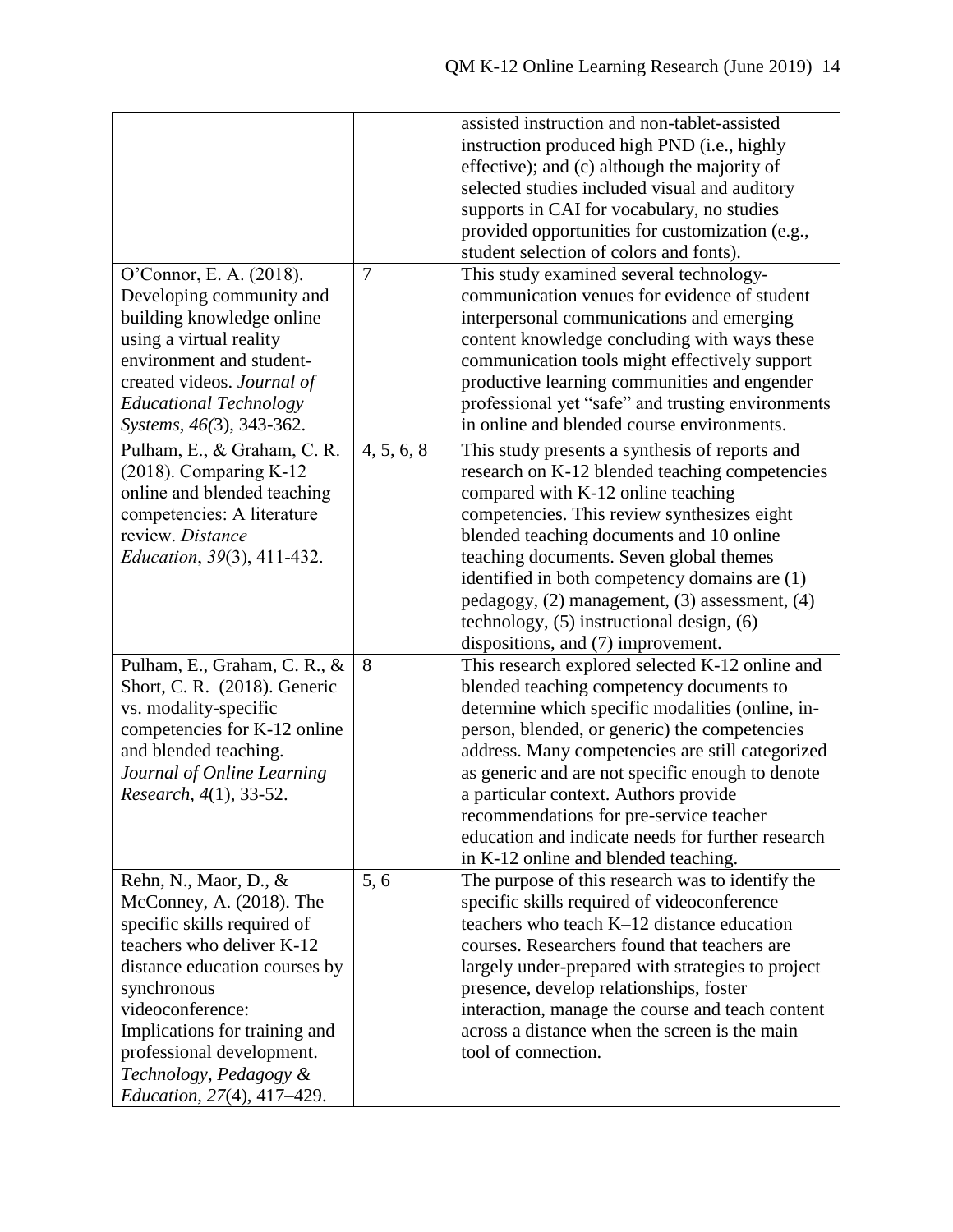| Supporting literacy with<br>sought to uncover strategies course designers<br>used to meet accessibility standards and promote<br>accessibility: Virtual school<br>literacies online for students with disabilities.<br>course designers' planning<br>for students with disabilities.<br>Strategies included: (1) composing clear<br>articulations of learning objectives, (2)<br>Online Learning, 22(4), 161-<br>promoting personalized and contextualized<br>179.<br>learning, and (3) planning for visual and audio<br>representation of concepts. Course designers<br>displayed emerging understandings of<br>accessibility but were less adept at addressing the<br>interplay between literacies that promote access<br>and accessibility features that promote literacies.<br>4,8<br>Rice, M. F., & Deshler, D. D.<br>The purpose of this research was to determine if<br>what was known about strategies for supporting<br>(2018). Too many words, too<br>little support: Vocabulary<br>vocabulary was being applied to online learning<br>instruction in online earth<br>coursework. A content analysis of types of<br>science courses. International<br>vocabulary and types of support strategies was<br>performed on science courses from three online<br>Journal of Web-Based<br>course vendors. The results of this study<br>Learning and Teaching<br>Technologies, 13(2), 46-61.<br>indicated a need for online course vendors to pay<br>more explicit attention to the types of words<br>supported and the strategies they use to do so.<br>6, 8<br>This paper delineates some of the ways students<br>Stetter, M. (2018). The use of<br>with high incidence special needs are currently<br>technology to assist school-<br>aged students with high<br>being served with technology in the United<br>incidence special needs in<br>States in K-12 to learn skills or accomplish tasks<br>related to reading. Categories examined were<br>reading. Education Sciences,<br>$8(2), 61-71.$<br>read-aloud tools, computer applications,<br>traditional instructional methods that utilized<br>technology, and online instructional<br>environments. The categories examined in online<br>instructional environments include the<br>prevalence of students with special needs; how<br>Individual Education Plan requirements, such as<br>accommodations and modifications, are being<br>addressed; parental participation; and concerns in | Rice, M. F. (2018). | 1, 2, 4, 8 | This study described qualitative research that |
|-----------------------------------------------------------------------------------------------------------------------------------------------------------------------------------------------------------------------------------------------------------------------------------------------------------------------------------------------------------------------------------------------------------------------------------------------------------------------------------------------------------------------------------------------------------------------------------------------------------------------------------------------------------------------------------------------------------------------------------------------------------------------------------------------------------------------------------------------------------------------------------------------------------------------------------------------------------------------------------------------------------------------------------------------------------------------------------------------------------------------------------------------------------------------------------------------------------------------------------------------------------------------------------------------------------------------------------------------------------------------------------------------------------------------------------------------------------------------------------------------------------------------------------------------------------------------------------------------------------------------------------------------------------------------------------------------------------------------------------------------------------------------------------------------------------------------------------------------------------------------------------------------------------------------------------------------------------------------------------------------------------------------------------------------------------------------------------------------------------------------------------------------------------------------------------------------------------------------------------------------------------------------------------------------------------------------------------------------------------------------------------------------------------------------------------------------------|---------------------|------------|------------------------------------------------|
|                                                                                                                                                                                                                                                                                                                                                                                                                                                                                                                                                                                                                                                                                                                                                                                                                                                                                                                                                                                                                                                                                                                                                                                                                                                                                                                                                                                                                                                                                                                                                                                                                                                                                                                                                                                                                                                                                                                                                                                                                                                                                                                                                                                                                                                                                                                                                                                                                                                     |                     |            |                                                |
|                                                                                                                                                                                                                                                                                                                                                                                                                                                                                                                                                                                                                                                                                                                                                                                                                                                                                                                                                                                                                                                                                                                                                                                                                                                                                                                                                                                                                                                                                                                                                                                                                                                                                                                                                                                                                                                                                                                                                                                                                                                                                                                                                                                                                                                                                                                                                                                                                                                     |                     |            |                                                |
|                                                                                                                                                                                                                                                                                                                                                                                                                                                                                                                                                                                                                                                                                                                                                                                                                                                                                                                                                                                                                                                                                                                                                                                                                                                                                                                                                                                                                                                                                                                                                                                                                                                                                                                                                                                                                                                                                                                                                                                                                                                                                                                                                                                                                                                                                                                                                                                                                                                     |                     |            |                                                |
|                                                                                                                                                                                                                                                                                                                                                                                                                                                                                                                                                                                                                                                                                                                                                                                                                                                                                                                                                                                                                                                                                                                                                                                                                                                                                                                                                                                                                                                                                                                                                                                                                                                                                                                                                                                                                                                                                                                                                                                                                                                                                                                                                                                                                                                                                                                                                                                                                                                     |                     |            |                                                |
|                                                                                                                                                                                                                                                                                                                                                                                                                                                                                                                                                                                                                                                                                                                                                                                                                                                                                                                                                                                                                                                                                                                                                                                                                                                                                                                                                                                                                                                                                                                                                                                                                                                                                                                                                                                                                                                                                                                                                                                                                                                                                                                                                                                                                                                                                                                                                                                                                                                     |                     |            |                                                |
|                                                                                                                                                                                                                                                                                                                                                                                                                                                                                                                                                                                                                                                                                                                                                                                                                                                                                                                                                                                                                                                                                                                                                                                                                                                                                                                                                                                                                                                                                                                                                                                                                                                                                                                                                                                                                                                                                                                                                                                                                                                                                                                                                                                                                                                                                                                                                                                                                                                     |                     |            |                                                |
|                                                                                                                                                                                                                                                                                                                                                                                                                                                                                                                                                                                                                                                                                                                                                                                                                                                                                                                                                                                                                                                                                                                                                                                                                                                                                                                                                                                                                                                                                                                                                                                                                                                                                                                                                                                                                                                                                                                                                                                                                                                                                                                                                                                                                                                                                                                                                                                                                                                     |                     |            |                                                |
|                                                                                                                                                                                                                                                                                                                                                                                                                                                                                                                                                                                                                                                                                                                                                                                                                                                                                                                                                                                                                                                                                                                                                                                                                                                                                                                                                                                                                                                                                                                                                                                                                                                                                                                                                                                                                                                                                                                                                                                                                                                                                                                                                                                                                                                                                                                                                                                                                                                     |                     |            |                                                |
|                                                                                                                                                                                                                                                                                                                                                                                                                                                                                                                                                                                                                                                                                                                                                                                                                                                                                                                                                                                                                                                                                                                                                                                                                                                                                                                                                                                                                                                                                                                                                                                                                                                                                                                                                                                                                                                                                                                                                                                                                                                                                                                                                                                                                                                                                                                                                                                                                                                     |                     |            |                                                |
|                                                                                                                                                                                                                                                                                                                                                                                                                                                                                                                                                                                                                                                                                                                                                                                                                                                                                                                                                                                                                                                                                                                                                                                                                                                                                                                                                                                                                                                                                                                                                                                                                                                                                                                                                                                                                                                                                                                                                                                                                                                                                                                                                                                                                                                                                                                                                                                                                                                     |                     |            |                                                |
|                                                                                                                                                                                                                                                                                                                                                                                                                                                                                                                                                                                                                                                                                                                                                                                                                                                                                                                                                                                                                                                                                                                                                                                                                                                                                                                                                                                                                                                                                                                                                                                                                                                                                                                                                                                                                                                                                                                                                                                                                                                                                                                                                                                                                                                                                                                                                                                                                                                     |                     |            |                                                |
|                                                                                                                                                                                                                                                                                                                                                                                                                                                                                                                                                                                                                                                                                                                                                                                                                                                                                                                                                                                                                                                                                                                                                                                                                                                                                                                                                                                                                                                                                                                                                                                                                                                                                                                                                                                                                                                                                                                                                                                                                                                                                                                                                                                                                                                                                                                                                                                                                                                     |                     |            |                                                |
|                                                                                                                                                                                                                                                                                                                                                                                                                                                                                                                                                                                                                                                                                                                                                                                                                                                                                                                                                                                                                                                                                                                                                                                                                                                                                                                                                                                                                                                                                                                                                                                                                                                                                                                                                                                                                                                                                                                                                                                                                                                                                                                                                                                                                                                                                                                                                                                                                                                     |                     |            |                                                |
|                                                                                                                                                                                                                                                                                                                                                                                                                                                                                                                                                                                                                                                                                                                                                                                                                                                                                                                                                                                                                                                                                                                                                                                                                                                                                                                                                                                                                                                                                                                                                                                                                                                                                                                                                                                                                                                                                                                                                                                                                                                                                                                                                                                                                                                                                                                                                                                                                                                     |                     |            |                                                |
|                                                                                                                                                                                                                                                                                                                                                                                                                                                                                                                                                                                                                                                                                                                                                                                                                                                                                                                                                                                                                                                                                                                                                                                                                                                                                                                                                                                                                                                                                                                                                                                                                                                                                                                                                                                                                                                                                                                                                                                                                                                                                                                                                                                                                                                                                                                                                                                                                                                     |                     |            |                                                |
|                                                                                                                                                                                                                                                                                                                                                                                                                                                                                                                                                                                                                                                                                                                                                                                                                                                                                                                                                                                                                                                                                                                                                                                                                                                                                                                                                                                                                                                                                                                                                                                                                                                                                                                                                                                                                                                                                                                                                                                                                                                                                                                                                                                                                                                                                                                                                                                                                                                     |                     |            |                                                |
|                                                                                                                                                                                                                                                                                                                                                                                                                                                                                                                                                                                                                                                                                                                                                                                                                                                                                                                                                                                                                                                                                                                                                                                                                                                                                                                                                                                                                                                                                                                                                                                                                                                                                                                                                                                                                                                                                                                                                                                                                                                                                                                                                                                                                                                                                                                                                                                                                                                     |                     |            |                                                |
|                                                                                                                                                                                                                                                                                                                                                                                                                                                                                                                                                                                                                                                                                                                                                                                                                                                                                                                                                                                                                                                                                                                                                                                                                                                                                                                                                                                                                                                                                                                                                                                                                                                                                                                                                                                                                                                                                                                                                                                                                                                                                                                                                                                                                                                                                                                                                                                                                                                     |                     |            |                                                |
|                                                                                                                                                                                                                                                                                                                                                                                                                                                                                                                                                                                                                                                                                                                                                                                                                                                                                                                                                                                                                                                                                                                                                                                                                                                                                                                                                                                                                                                                                                                                                                                                                                                                                                                                                                                                                                                                                                                                                                                                                                                                                                                                                                                                                                                                                                                                                                                                                                                     |                     |            |                                                |
|                                                                                                                                                                                                                                                                                                                                                                                                                                                                                                                                                                                                                                                                                                                                                                                                                                                                                                                                                                                                                                                                                                                                                                                                                                                                                                                                                                                                                                                                                                                                                                                                                                                                                                                                                                                                                                                                                                                                                                                                                                                                                                                                                                                                                                                                                                                                                                                                                                                     |                     |            |                                                |
|                                                                                                                                                                                                                                                                                                                                                                                                                                                                                                                                                                                                                                                                                                                                                                                                                                                                                                                                                                                                                                                                                                                                                                                                                                                                                                                                                                                                                                                                                                                                                                                                                                                                                                                                                                                                                                                                                                                                                                                                                                                                                                                                                                                                                                                                                                                                                                                                                                                     |                     |            |                                                |
|                                                                                                                                                                                                                                                                                                                                                                                                                                                                                                                                                                                                                                                                                                                                                                                                                                                                                                                                                                                                                                                                                                                                                                                                                                                                                                                                                                                                                                                                                                                                                                                                                                                                                                                                                                                                                                                                                                                                                                                                                                                                                                                                                                                                                                                                                                                                                                                                                                                     |                     |            |                                                |
|                                                                                                                                                                                                                                                                                                                                                                                                                                                                                                                                                                                                                                                                                                                                                                                                                                                                                                                                                                                                                                                                                                                                                                                                                                                                                                                                                                                                                                                                                                                                                                                                                                                                                                                                                                                                                                                                                                                                                                                                                                                                                                                                                                                                                                                                                                                                                                                                                                                     |                     |            |                                                |
|                                                                                                                                                                                                                                                                                                                                                                                                                                                                                                                                                                                                                                                                                                                                                                                                                                                                                                                                                                                                                                                                                                                                                                                                                                                                                                                                                                                                                                                                                                                                                                                                                                                                                                                                                                                                                                                                                                                                                                                                                                                                                                                                                                                                                                                                                                                                                                                                                                                     |                     |            |                                                |
|                                                                                                                                                                                                                                                                                                                                                                                                                                                                                                                                                                                                                                                                                                                                                                                                                                                                                                                                                                                                                                                                                                                                                                                                                                                                                                                                                                                                                                                                                                                                                                                                                                                                                                                                                                                                                                                                                                                                                                                                                                                                                                                                                                                                                                                                                                                                                                                                                                                     |                     |            |                                                |
|                                                                                                                                                                                                                                                                                                                                                                                                                                                                                                                                                                                                                                                                                                                                                                                                                                                                                                                                                                                                                                                                                                                                                                                                                                                                                                                                                                                                                                                                                                                                                                                                                                                                                                                                                                                                                                                                                                                                                                                                                                                                                                                                                                                                                                                                                                                                                                                                                                                     |                     |            |                                                |
|                                                                                                                                                                                                                                                                                                                                                                                                                                                                                                                                                                                                                                                                                                                                                                                                                                                                                                                                                                                                                                                                                                                                                                                                                                                                                                                                                                                                                                                                                                                                                                                                                                                                                                                                                                                                                                                                                                                                                                                                                                                                                                                                                                                                                                                                                                                                                                                                                                                     |                     |            |                                                |
|                                                                                                                                                                                                                                                                                                                                                                                                                                                                                                                                                                                                                                                                                                                                                                                                                                                                                                                                                                                                                                                                                                                                                                                                                                                                                                                                                                                                                                                                                                                                                                                                                                                                                                                                                                                                                                                                                                                                                                                                                                                                                                                                                                                                                                                                                                                                                                                                                                                     |                     |            |                                                |
|                                                                                                                                                                                                                                                                                                                                                                                                                                                                                                                                                                                                                                                                                                                                                                                                                                                                                                                                                                                                                                                                                                                                                                                                                                                                                                                                                                                                                                                                                                                                                                                                                                                                                                                                                                                                                                                                                                                                                                                                                                                                                                                                                                                                                                                                                                                                                                                                                                                     |                     |            |                                                |
|                                                                                                                                                                                                                                                                                                                                                                                                                                                                                                                                                                                                                                                                                                                                                                                                                                                                                                                                                                                                                                                                                                                                                                                                                                                                                                                                                                                                                                                                                                                                                                                                                                                                                                                                                                                                                                                                                                                                                                                                                                                                                                                                                                                                                                                                                                                                                                                                                                                     |                     |            |                                                |
|                                                                                                                                                                                                                                                                                                                                                                                                                                                                                                                                                                                                                                                                                                                                                                                                                                                                                                                                                                                                                                                                                                                                                                                                                                                                                                                                                                                                                                                                                                                                                                                                                                                                                                                                                                                                                                                                                                                                                                                                                                                                                                                                                                                                                                                                                                                                                                                                                                                     |                     |            |                                                |
|                                                                                                                                                                                                                                                                                                                                                                                                                                                                                                                                                                                                                                                                                                                                                                                                                                                                                                                                                                                                                                                                                                                                                                                                                                                                                                                                                                                                                                                                                                                                                                                                                                                                                                                                                                                                                                                                                                                                                                                                                                                                                                                                                                                                                                                                                                                                                                                                                                                     |                     |            |                                                |
|                                                                                                                                                                                                                                                                                                                                                                                                                                                                                                                                                                                                                                                                                                                                                                                                                                                                                                                                                                                                                                                                                                                                                                                                                                                                                                                                                                                                                                                                                                                                                                                                                                                                                                                                                                                                                                                                                                                                                                                                                                                                                                                                                                                                                                                                                                                                                                                                                                                     |                     |            |                                                |
|                                                                                                                                                                                                                                                                                                                                                                                                                                                                                                                                                                                                                                                                                                                                                                                                                                                                                                                                                                                                                                                                                                                                                                                                                                                                                                                                                                                                                                                                                                                                                                                                                                                                                                                                                                                                                                                                                                                                                                                                                                                                                                                                                                                                                                                                                                                                                                                                                                                     |                     |            |                                                |
|                                                                                                                                                                                                                                                                                                                                                                                                                                                                                                                                                                                                                                                                                                                                                                                                                                                                                                                                                                                                                                                                                                                                                                                                                                                                                                                                                                                                                                                                                                                                                                                                                                                                                                                                                                                                                                                                                                                                                                                                                                                                                                                                                                                                                                                                                                                                                                                                                                                     |                     |            |                                                |
|                                                                                                                                                                                                                                                                                                                                                                                                                                                                                                                                                                                                                                                                                                                                                                                                                                                                                                                                                                                                                                                                                                                                                                                                                                                                                                                                                                                                                                                                                                                                                                                                                                                                                                                                                                                                                                                                                                                                                                                                                                                                                                                                                                                                                                                                                                                                                                                                                                                     |                     |            |                                                |
|                                                                                                                                                                                                                                                                                                                                                                                                                                                                                                                                                                                                                                                                                                                                                                                                                                                                                                                                                                                                                                                                                                                                                                                                                                                                                                                                                                                                                                                                                                                                                                                                                                                                                                                                                                                                                                                                                                                                                                                                                                                                                                                                                                                                                                                                                                                                                                                                                                                     |                     |            |                                                |
|                                                                                                                                                                                                                                                                                                                                                                                                                                                                                                                                                                                                                                                                                                                                                                                                                                                                                                                                                                                                                                                                                                                                                                                                                                                                                                                                                                                                                                                                                                                                                                                                                                                                                                                                                                                                                                                                                                                                                                                                                                                                                                                                                                                                                                                                                                                                                                                                                                                     |                     |            |                                                |
|                                                                                                                                                                                                                                                                                                                                                                                                                                                                                                                                                                                                                                                                                                                                                                                                                                                                                                                                                                                                                                                                                                                                                                                                                                                                                                                                                                                                                                                                                                                                                                                                                                                                                                                                                                                                                                                                                                                                                                                                                                                                                                                                                                                                                                                                                                                                                                                                                                                     |                     |            | the online environments.                       |
| 5<br>This study examined interaction patterns for<br>Wang, X., Xing, W., $\&$                                                                                                                                                                                                                                                                                                                                                                                                                                                                                                                                                                                                                                                                                                                                                                                                                                                                                                                                                                                                                                                                                                                                                                                                                                                                                                                                                                                                                                                                                                                                                                                                                                                                                                                                                                                                                                                                                                                                                                                                                                                                                                                                                                                                                                                                                                                                                                       |                     |            |                                                |
| learning social skills by autistic youth in a 3D<br>Laffey, J. M. (2018). Autistic                                                                                                                                                                                                                                                                                                                                                                                                                                                                                                                                                                                                                                                                                                                                                                                                                                                                                                                                                                                                                                                                                                                                                                                                                                                                                                                                                                                                                                                                                                                                                                                                                                                                                                                                                                                                                                                                                                                                                                                                                                                                                                                                                                                                                                                                                                                                                                  |                     |            |                                                |
| youth in 3D game-based<br>game-based collaborative virtual learning                                                                                                                                                                                                                                                                                                                                                                                                                                                                                                                                                                                                                                                                                                                                                                                                                                                                                                                                                                                                                                                                                                                                                                                                                                                                                                                                                                                                                                                                                                                                                                                                                                                                                                                                                                                                                                                                                                                                                                                                                                                                                                                                                                                                                                                                                                                                                                                 |                     |            |                                                |
| collaborative virtual learning:<br>environment (CVLE). The findings of this study                                                                                                                                                                                                                                                                                                                                                                                                                                                                                                                                                                                                                                                                                                                                                                                                                                                                                                                                                                                                                                                                                                                                                                                                                                                                                                                                                                                                                                                                                                                                                                                                                                                                                                                                                                                                                                                                                                                                                                                                                                                                                                                                                                                                                                                                                                                                                                   |                     |            |                                                |
| Associating avatar interaction<br>(1) shed light on the link between social                                                                                                                                                                                                                                                                                                                                                                                                                                                                                                                                                                                                                                                                                                                                                                                                                                                                                                                                                                                                                                                                                                                                                                                                                                                                                                                                                                                                                                                                                                                                                                                                                                                                                                                                                                                                                                                                                                                                                                                                                                                                                                                                                                                                                                                                                                                                                                         |                     |            |                                                |
| patterns with embodied social<br>interactions and embodied social presence and                                                                                                                                                                                                                                                                                                                                                                                                                                                                                                                                                                                                                                                                                                                                                                                                                                                                                                                                                                                                                                                                                                                                                                                                                                                                                                                                                                                                                                                                                                                                                                                                                                                                                                                                                                                                                                                                                                                                                                                                                                                                                                                                                                                                                                                                                                                                                                      |                     |            |                                                |
| presence. British Journal of<br>(2) provide a deeper understanding of how the                                                                                                                                                                                                                                                                                                                                                                                                                                                                                                                                                                                                                                                                                                                                                                                                                                                                                                                                                                                                                                                                                                                                                                                                                                                                                                                                                                                                                                                                                                                                                                                                                                                                                                                                                                                                                                                                                                                                                                                                                                                                                                                                                                                                                                                                                                                                                                       |                     |            |                                                |
| unique spatial and visual characteristics of 3D                                                                                                                                                                                                                                                                                                                                                                                                                                                                                                                                                                                                                                                                                                                                                                                                                                                                                                                                                                                                                                                                                                                                                                                                                                                                                                                                                                                                                                                                                                                                                                                                                                                                                                                                                                                                                                                                                                                                                                                                                                                                                                                                                                                                                                                                                                                                                                                                     |                     |            |                                                |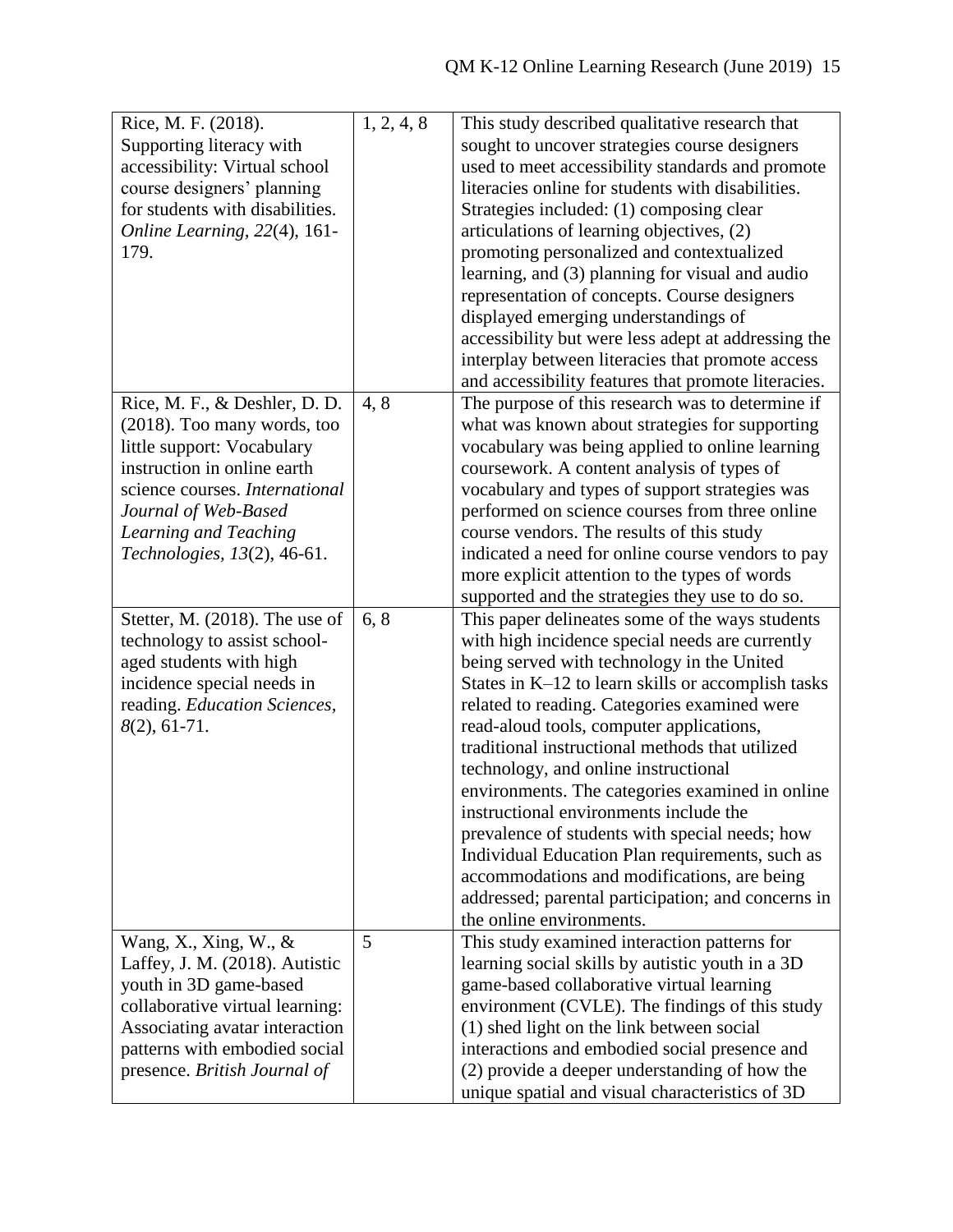| Educational Technology,<br>49(4), 742-760. |      | CVLE and the design of game activities may<br>transform collaborative learning, especially for |
|--------------------------------------------|------|------------------------------------------------------------------------------------------------|
|                                            |      | autistic youth.                                                                                |
| Xie, J., Basham, J. D.,                    | 6, 8 | This study used a synthesis approach to                                                        |
| Marino, M. T., & Rice, M. F.               |      | reviewing literature published on M-learning for                                               |
| (2018). Reviewing research                 |      | students with and without disabilities in formal                                               |
| on mobile learning in $K-12$               |      | and informal K-12 educational settings. It                                                     |
| educational settings:                      |      | provides a comprehensive mapping of 47 studies                                                 |
| Implications for students with             |      | from 2007 to 2016. The current review revealed                                                 |
| disabilities. Journal of                   |      | that (a) most studies focused on the effectiveness                                             |
| <b>Special Education</b>                   |      | of M-learning on teaching and learning, (b)                                                    |
| Technology, 33(1), 27-39.                  |      | mixed methods and experimental studies were                                                    |
|                                            |      | the most popular methodologies, and, most                                                      |
|                                            |      | importantly, (c) research outcomes were                                                        |
|                                            |      | generally positive about the potential of M-                                                   |
|                                            |      | learning to support the needs of students with                                                 |
|                                            |      | disabilities in inclusive settings.                                                            |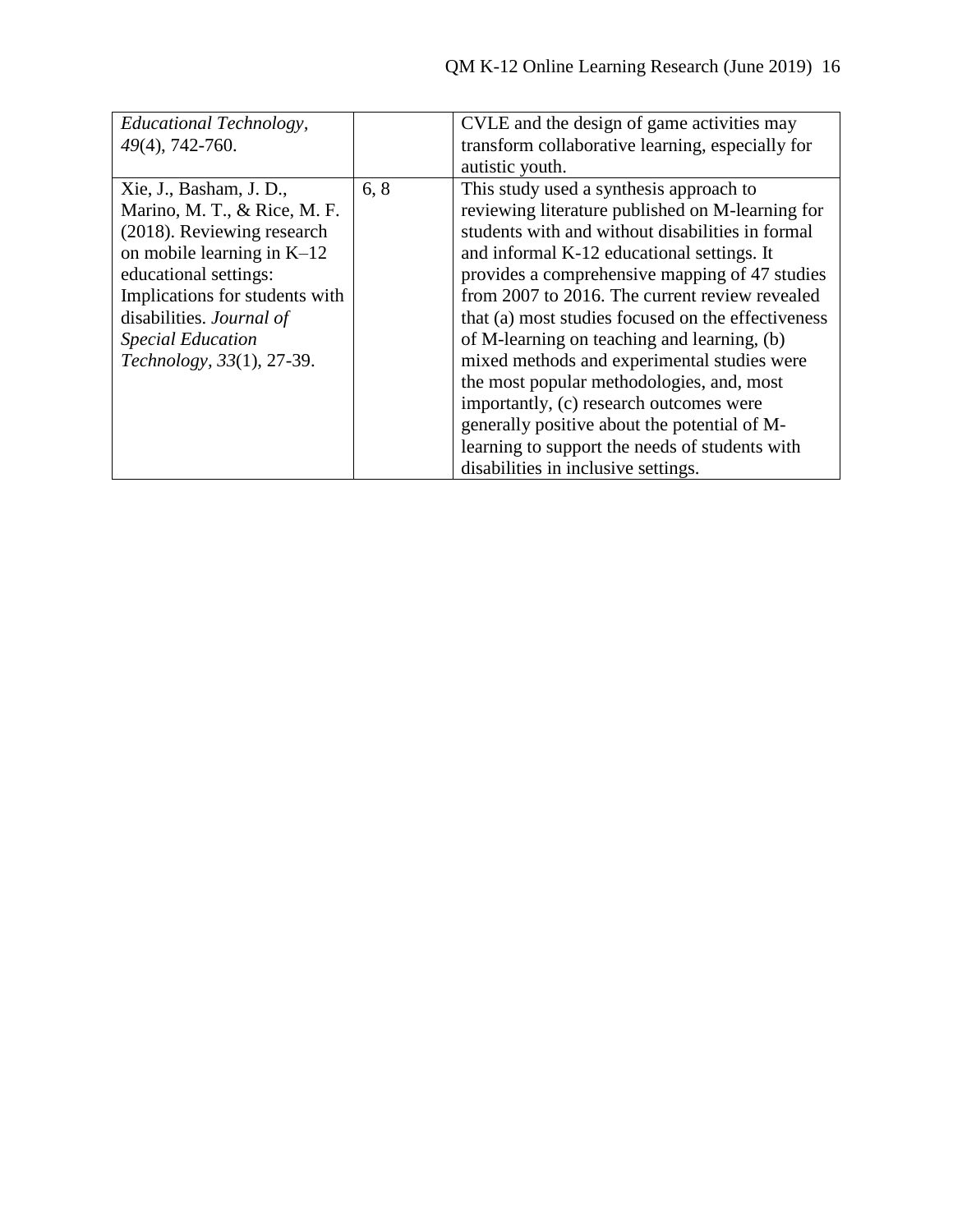### **References**

- Adelstein, D., & Barbour, M. (2018). Redesigning the iNACOL standards for K-12 online course design*. Journal of Online Learning Research, 4*(3), 233-261.
- Al-Harthi, A. S. A., Campbell, C., & Karimi, A. (2018). Teachers' cloud-based learning designs: The development of a guiding rubric using the TPACK framework. *Computers in the Schools*, *35*(2), 134-151.
- Cakmak, E. K., & Sirakaya, M. (2018). The effect of augmented reality use on achievement, misconception and course engagement. *Contemporary Educational Technology, 9*(3), 297-314.
- Crouse, T., Rice, M., & Mellard, D. (2018). Learning to serve students with disabilities online: Teachers' perspectives. *Journal of Online Learning Research, 4*(2), 123-145.
- Downing, J., & Dyment, J. E. (2018). Online initial teacher education students' perceptions of using web conferences to support professional conversations. *Australian Journal of Teacher Education, 43*(4), 68-91.
- Evmenova, A. (2018). Preparing teachers to use Universal Design for Learning to support diverse learners. *Journal of Online Learning Research, 4(*2), 147-171.
- Fung, J. J., Yuen, M., & Yuen, A. H. (2018). Validity evidence for a Chinese version of the online self-regulated learning questionnaire with average students and mathematically talented students. *Measurement and Evaluation in Counseling and Development*, *51*(2), 111-124.
- Graziano, K. J., & Bryans-Bongey, S. (2018). Surveying the National Landscape of Online Teacher Training in K–12 Teacher Preparation Programs. *Journal of Digital Learning in Teacher Education*, *34*(4), 259-277.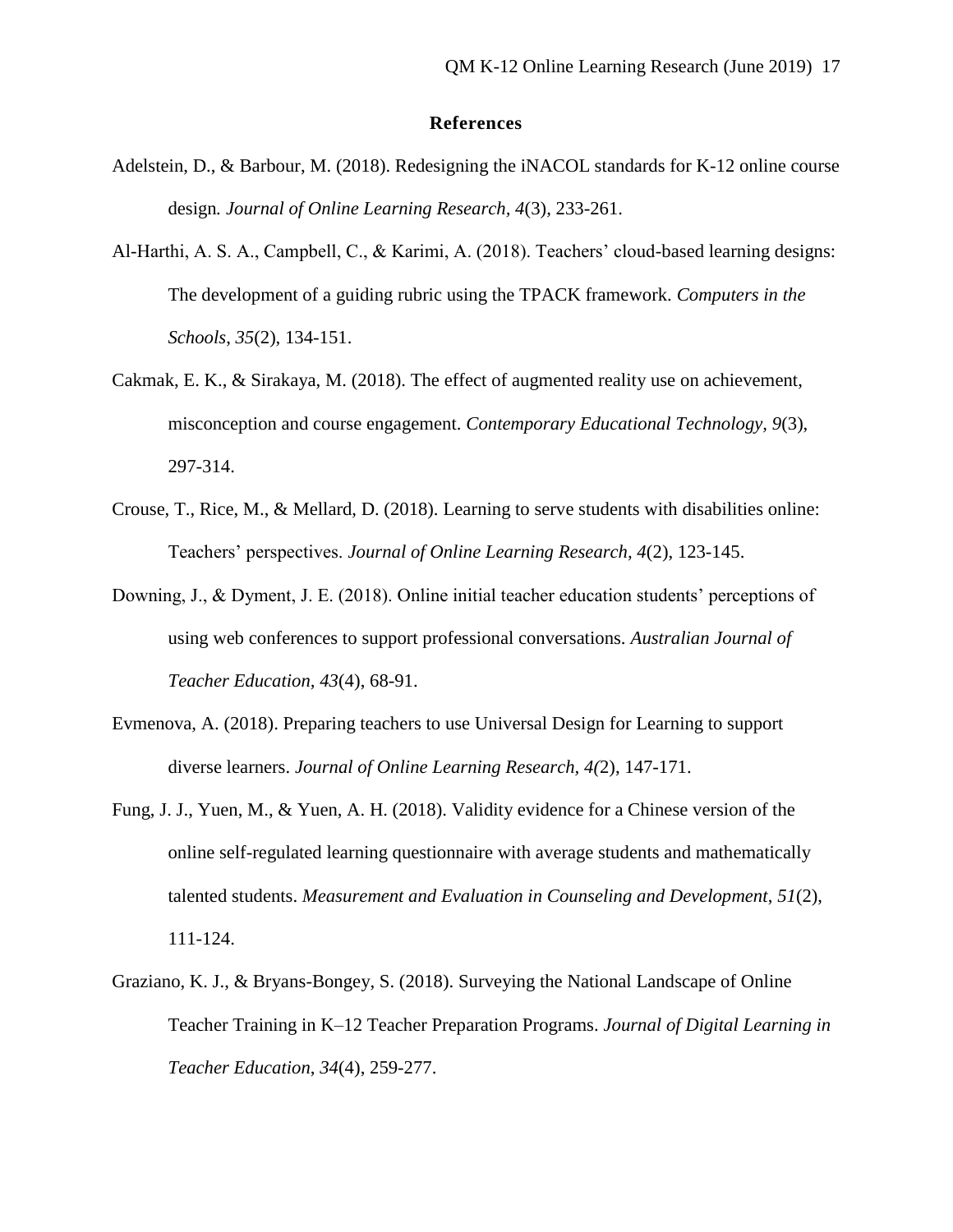- Griffin, C. C., Dana, N. F., Pape, S. J., Algina, J., Bae, J., Prosser, S. K., & League, M. B. (2018). Prime online: Exploring teacher professional development for creating inclusive elementary mathematics classrooms. *Teacher Education and Special Education, 41*(2), 121-139.
- Huh, Y., & Reigeluth, C. M. (2018). Online K-12 teachers' perceptions and practices of supporting self-regulated learning. *Journal of Educational Computing Research, 55*(8), 1129-1153.
- Kersting, M., Henriksen, E. K., Bøe, M. V., & Angell, C. (2018). General relativity in upper secondary school: Design and evaluation of an online learning environment using the model of educational reconstruction. *Physical Review Physics Education Research, 14,* 1- 18.
- Lohnes Watulak, S. (2018). Making space for preservice teacher agency through connected learning in preservice educational technology courses. *Journal of Digital Learning in Teacher Education, 34*(3), 166-178.
- Lokey-Vega, A., Williamson, J. & Bondeson, K. (2018). A lesson structure and an instructional design model for Project-based online learning. *Journal of Online Learning Research, 4*(3), 327-345.
- Mize, M. K., Park, Y., & Moore, T. (2018). Computer-assisted vocabulary instruction for students with disabilities: Evidence from an effect size analysis of single‐subject experimental design studies. *Journal of Computer Assisted Learning*, *34*(6), 641-651.
- O'Connor, E. A. (2018). Developing community and building knowledge online using a virtual reality environment and student-created videos. *Journal of Educational Technology Systems, 46(*3), 343-362.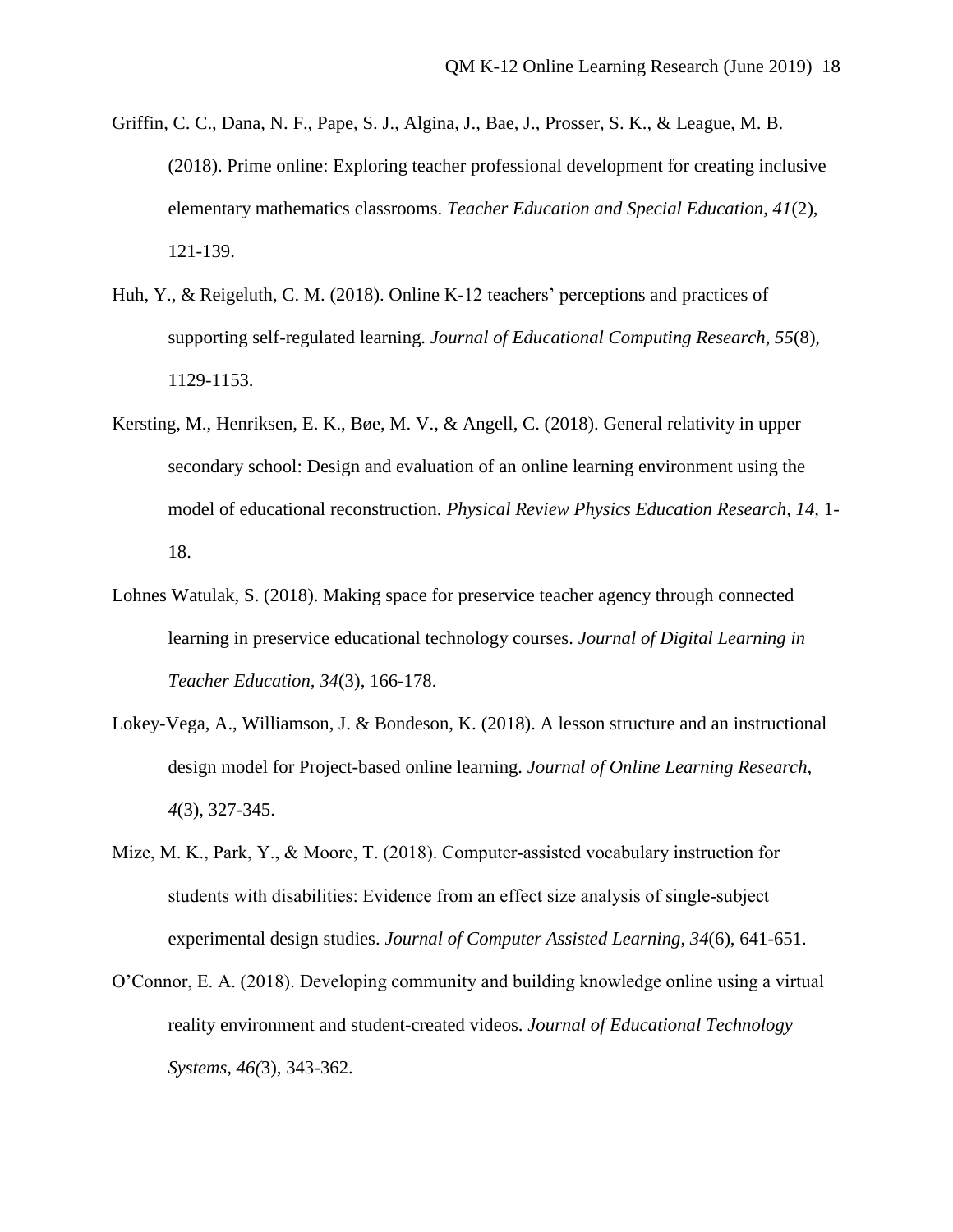- Pulham, E., & Graham, C. R. (2018). Comparing K-12 online and blended teaching competencies: A literature review. *Distance Education*, *39*(3), 411-432.
- Pulham, E., Graham, C. R., & Short, C. R. (2018). Generic vs. modality-specific competencies for K-12 online and blended teaching. *Journal of Online Learning Research, 4*(1), 33-52.
- Rehn, N., Maor, D., & McConney, A. (2018). The specific skills required of teachers who deliver K-12 distance education courses by synchronous videoconference: Implications for training and professional development. *Technology, Pedagogy & Education, 27*(4), 417–429.
- Rice, M. F., & Deshler, D. D. (2018). Too many words, too little support: Vocabulary instruction in online earth science courses. *International Journal of Web-Based Learning and Teaching Technologies, 13*(2), 46-61.
- Rice, M. F. (2018). Supporting literacy with accessibility: Virtual school course designers' planning for students with disabilities. *Online Learning, 22*(4), 161-179.
- Rice, M., & Dykman, B. (2018). The emerging research base for online learning and students with disabilities. In R. Ferdig and K. Kennedy (Eds.) *Handbook of research on K-12 online and blended learning* (pp. 189-206)*.* Pittsburgh, PA: ETC Press.
- Stetter, M. (2018). The use of technology to assist school-aged students with high incidence special needs in reading. *Education Sciences, 8*(2), 61-71.
- Wang, X., Xing, W., & Laffey, J. M. (2018). Autistic youth in 3D game-based collaborative virtual learning: Associating avatar interaction patterns with embodied social presence. *British Journal of Educational Technology, 49*(4), 742-760.